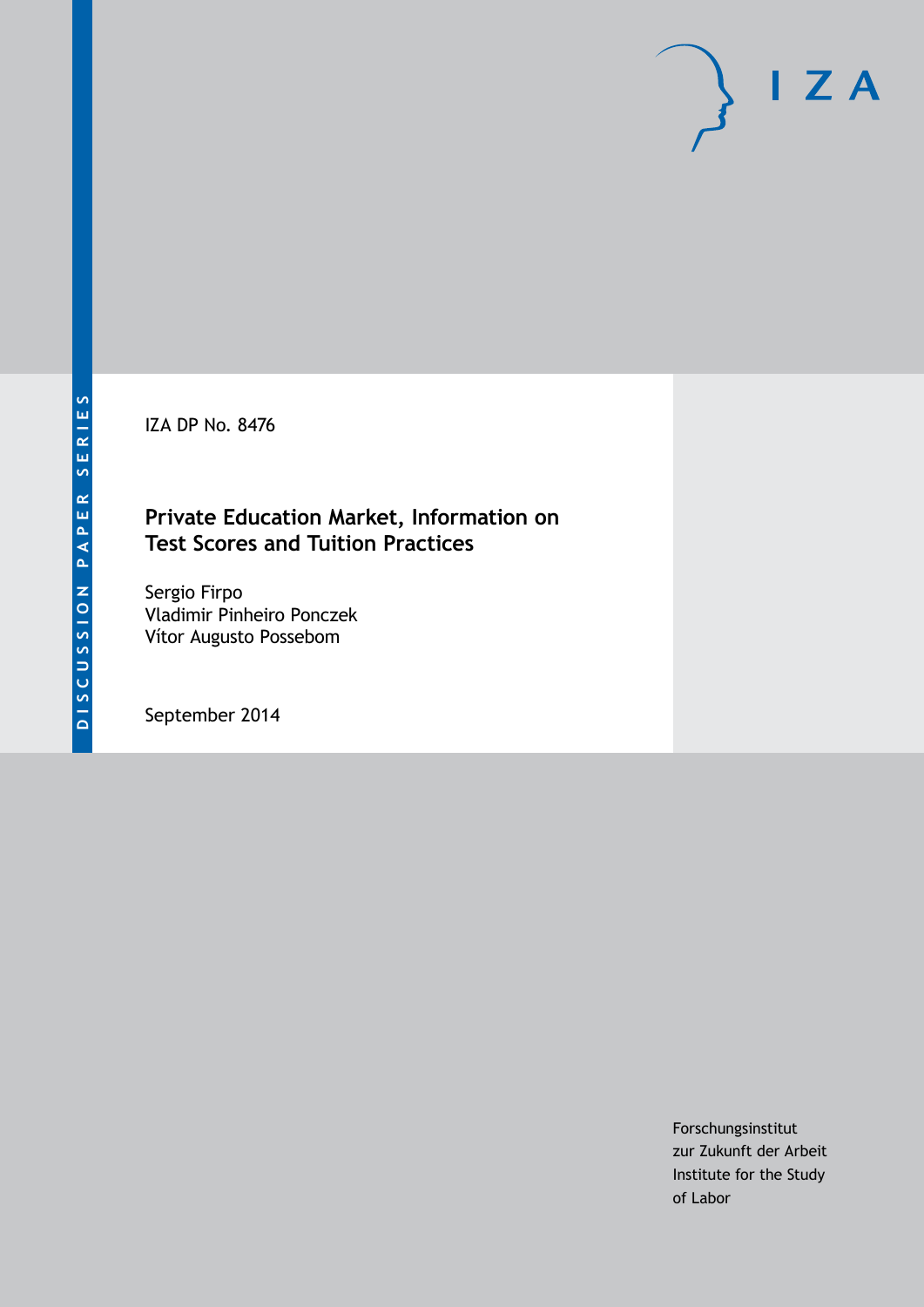# **Private Education Market, Information on Test Scores and Tuition Practices**

## **Sergio Firpo**

*Sao Paulo School of Economics, FGV and IZA*

### **Vladimir Pinheiro Ponczek**

*Sao Paulo School of Economics, FGV*

## **Vítor Augusto Possebom**

*Sao Paulo School of Economics, FGV*

Discussion Paper No. 8476 September 2014

IZA

P.O. Box 7240 53072 Bonn Germany

Phone: +49-228-3894-0 Fax: +49-228-3894-180 E-mail: [iza@iza.org](mailto:iza@iza.org)

Any opinions expressed here are those of the author(s) and not those of IZA. Research published in this series may include views on policy, but the institute itself takes no institutional policy positions. The IZA research network is committed to the IZA Guiding Principles of Research Integrity.

The Institute for the Study of Labor (IZA) in Bonn is a local and virtual international research center and a place of communication between science, politics and business. IZA is an independent nonprofit organization supported by Deutsche Post Foundation. The center is associated with the University of Bonn and offers a stimulating research environment through its international network, workshops and conferences, data service, project support, research visits and doctoral program. IZA engages in (i) original and internationally competitive research in all fields of labor economics, (ii) development of policy concepts, and (iii) dissemination of research results and concepts to the interested public.

<span id="page-1-0"></span>IZA Discussion Papers often represent preliminary work and are circulated to encourage discussion. Citation of such a paper should account for its provisional character. A revised version may be available directly from the author.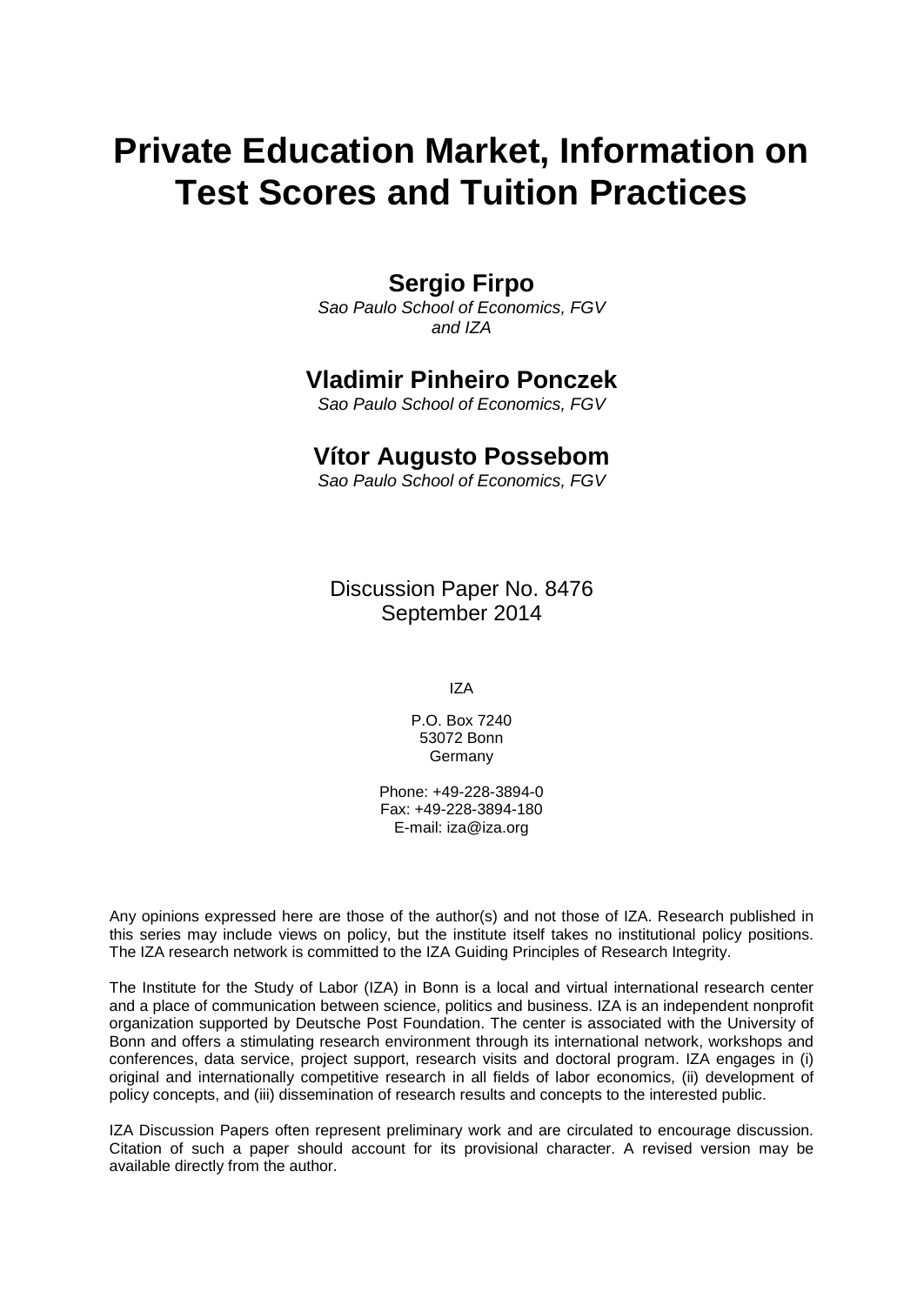IZA Discussion Paper No. 8476 September 2014

# **ABSTRACT**

## **Private Education Market, Information on Test Scores and Tuition Practices[\\*](#page-1-0)**

In this paper, we study the impact of disclosing information about school quality of private schools in Brazil on school choice. Particularly, we investigate whether test score disclosure affected private schools' tuition prices. In 2006, Brazil started to announce the schools' average test score of ENEM, a high school exit exam run by the federal government. Using longitudinal school data, we gauge the effect of test score disclosure on tuitions of private schools for three different schools levels (elementary, middle and high school). We find that the disclosure of schools' average test scores affects tuitions positively for all these three educational levels, but the effect is larger for high school tuitions. We also find that private education markets are local instead of national, since local ranks better predict tuition prices than national ranks. Finally, adjustments on prices did not follow immediately after the publication of scores but occurred gradually over time, revealing that the parents needed some time to trustfully associate results on the exam to new information on school quality.

JEL Classification: O12, I21, L15, D82

Keywords: educational markets, information provision, private schools, tuition practices, school quality

Corresponding author:

Sergio Firpo Escola de Economia de São Paulo – FGV-SP R. Itapeva, 474/1215 São Paulo – SP Brasil, 01332-000 E-mail: [sergio.firpo@fgv.br](mailto:sergio.firpo@fgv.br)

We thank the *Instituto Brasileiro de Economia* (IBRE) and the National Institute of Educational Studies and Research (INEP) for providing valuable data and information. The authors are grateful to the Sao Paulo School of Economics for research support and *Conselho Nacional de Desenvolvimento Científico e Tecnológico* (CNPq) for research funding. Usual disclaimer applies.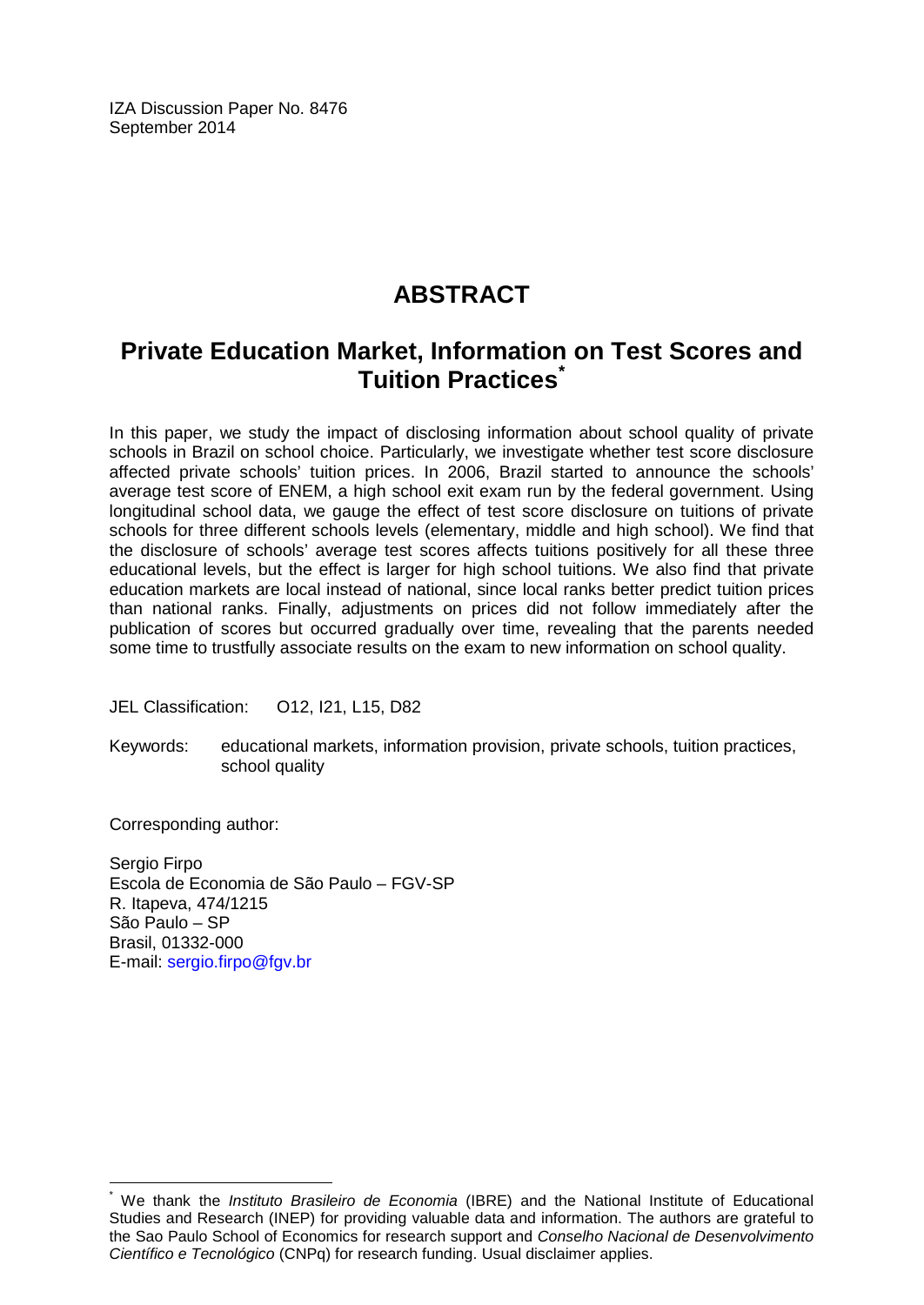#### **1 Introduction**

The literature that studies the impact of hard and soft school accountability systems on students', parents', teachers' and principals' behaviors is vast.<sup>1</sup> Many studies have focused on the relation between school standardized tests and school choice as a way to come up with measures of willingness to pay for school quality. Most of the school systems that have been studied are in general public. Thus, those studies can only offer indirect measures of willingness to pay for school quality. Housing prices have been typically used as providing the monetary measure between school quality and willingness to pay. For school systems that link the place of residence to school enrollments, Black (1999), Figlio & Lucas (2004), and Fack & Grenet (2010) provided evidence that that school test score reports do affect housing prices. In fact, in the urban and housing economics literatures it is well documented the link between school attributes and housing prices.<sup>2</sup> However, housing prices are affected by many other observable and unobservable factors beyond neighborhood's school quality and a more direct price, such as tuition, would have been more appropriate to measure how much parents value school quality.

Clearly, even if information on tuition were readily available, noiseless measures of school quality are either rare or difficult to be processed by parents. Hastings et al. (2007) show that in the U.S., parents tend to choose high-quality public schools after receiving simplified information about school quality. Koning & van der Wiel (2010) analyze the impact of public schools external evaluations on enrollment decisions in the Netherlands. They find that a positive evaluation increases the inflow of students in the year after the publication and that the probability of a student' choice for a specific school is positively and significantly affected by its quality score.

For developing countries, there are some recent pieces of evidence of the relationship between information on school quality and parental choice. Andrabi et al. (2014) study the effects of distributing test score information (report cards) to Pakistani parents using randomized control trials (villages are the randomization unit). They find that additional information on school quality affects positively student learning in low performing schools in both private and public sectors. Moreover, they find that tuition fees decreased after information on quality

 $\overline{a}$ 

<sup>&</sup>lt;sup>1</sup> See Figlio and Loeb (2011) for a comprehensive survey.

<sup>&</sup>lt;sup>2</sup> See, for example, Haurin & Brasington (1996); Brasington, (1999); Downes & Zabel (2002); Gibbons & Machin (2003 and 2008); Kane, Riegg &Staiger (2006); Davidoff & Leigh (2008); and Clapp, Nanda & Ross (2008).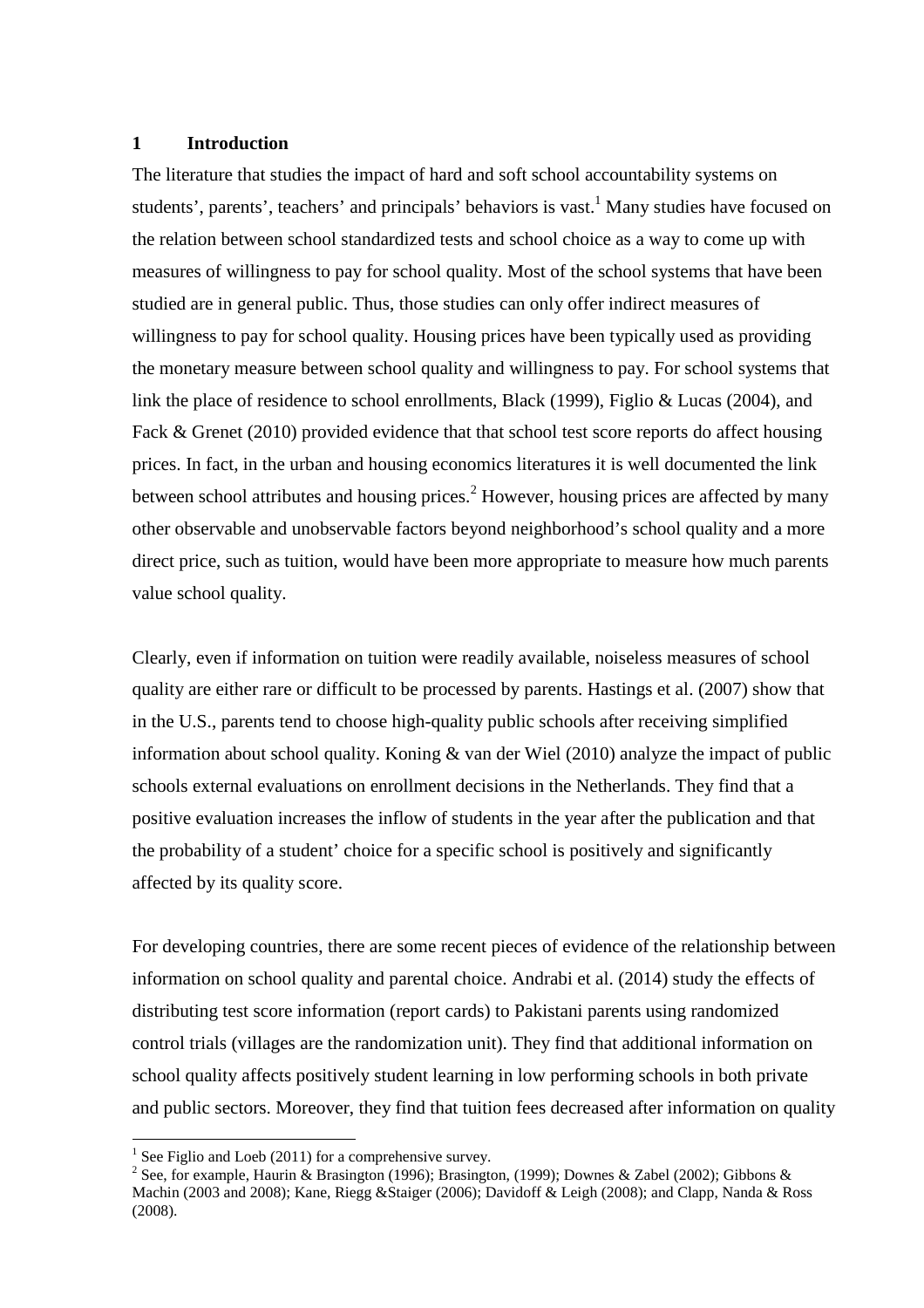was released for high performing private schools. This latter result can be rationalized with high quality private schools already providing costly signals of their quality and extracting informational rents before the publication. Camargo et al. (2014) exploit a discontinuity on the rule of test scores publication and find the same positive effects on learning from low performing schools, but only for the private sector in Brazil. They interpret their results as evidence of the effectiveness of market incentives that schools in the private sector face. However, Camargo et al. (2014) do not exploit the impact of score publication on prices as they do not have data on tuition fees. Mizala & Urquiola (2013) quantify the impact on number of enrollments, number of classrooms, tuition prices and socioeconomic composition of providing schools with a quality seal in Chile. They found that informing parents about schools' effectiveness has no effect on market outcomes through school competition, a surprising and unexpected result according to them.

This paper contributes to the literature on the willingness to pay for school quality by analyzing the impact that a recent change in the policy regarding disclosure of schools' average test scores had on tuition practices of Brazilian private schools. Unlike developed countries, private schools in Brazil are not only elite ones, but also correspond to about 20% of enrolments in the basic education. We use a unique longitudinal dataset of Brazilian private schools to measure the impact of that policy change. More specifically, we study the impact of the unanticipated disclosure of the National Secondary Education Exam (ENEM) test in Brazil on tuitions of private schools. Therefore, unlike most of the literature that relies on housing prices, we use tuition fees, which are a more direct measure of willingness to pay for school quality.

Since 1998, Brazilian Ministry of Education has kept all individual scores anonymous, but, starting with ENEM 2005, averages by school were made public.<sup>3</sup> We had access to individually, student-level, anonymized ENEM results with a link to their schools. Therefore, we were able to construct school test scores for ENEM editions previous to 2005. We matched that data with the micro data from IGP (*Índice Geral de Preços*), one of the most

 $\overline{a}$ 

 $3$  That part of our dataset has also been used by Camargo et al. (2014). In fact, ENEM was only made public for schools that had at least ten students taking the exam. Camargo et al. (2014) exploit this discontinuity to check how students and school managers reacted to the new piece of information. In our sample, however, as it will be discussed later, we only have schools with publicized scores as we merged that dataset with the one containing information on tuition, which is systematically collected only for large schools.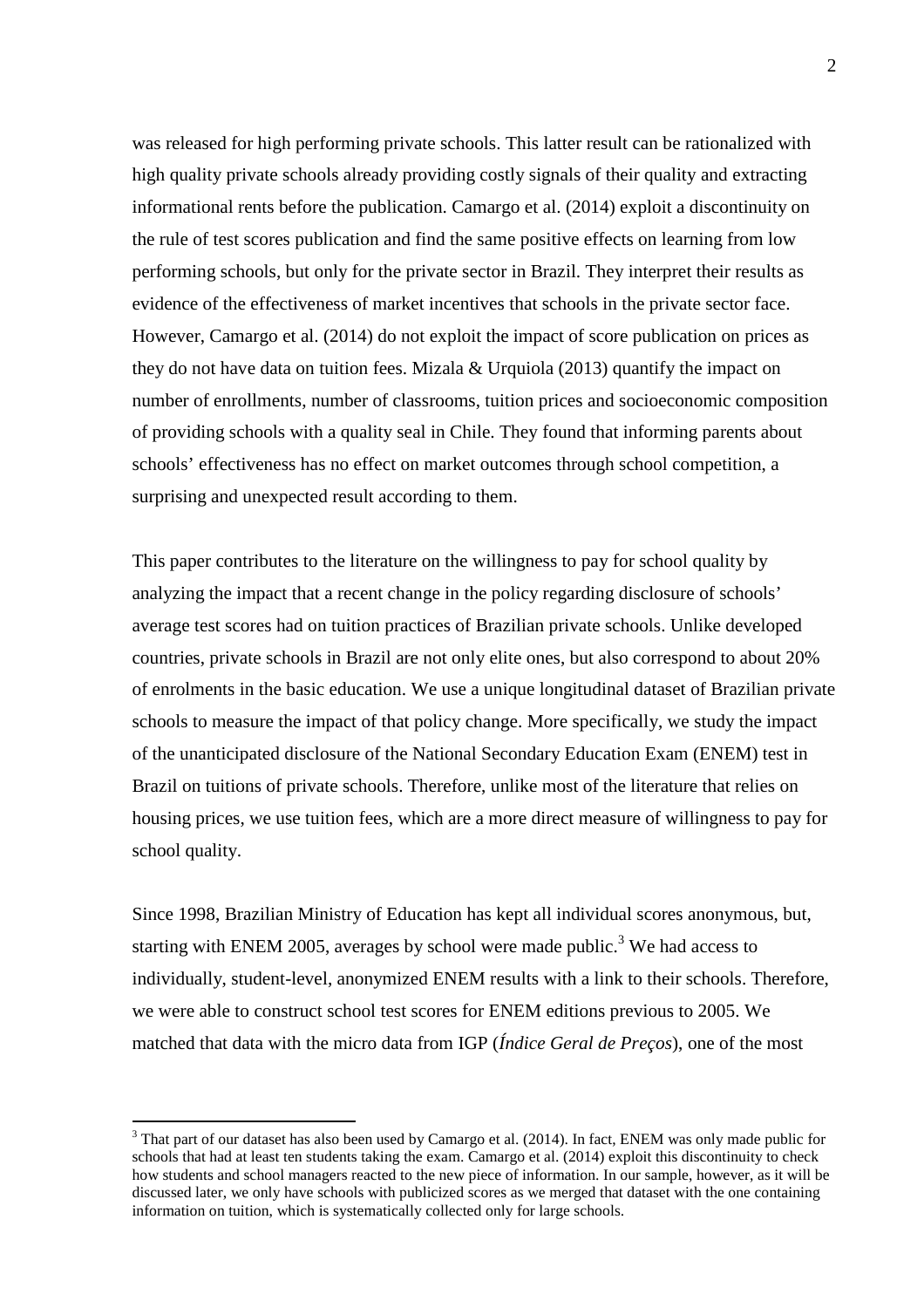3

used consumer prices indexes in Brazil. IGP is constructed by *Fundação Getulio Vargas* and regularly collects data on several educational items, in particular, school tuition fees.

Our identification strategy compares how tuitions correlate with ENEM scores before and after the disclosure of those scores. Therefore, we pool observations from 2004 to 2009 and run school ordinary least squares (OLS) and fixed effect regressions of schools' tuitions on schools' ENEM scores and the interaction of the score with a dummy variable for years after the score disclosure. The idea is that even before the disclosure, students and parents received noisy signals of school quality, which were partially correlated to the undisclosed ENEM scores. That correlation can be explained in part by unobservable (to the econometrician) time-invariant heterogeneity, such as school reputation, and that is why fixed effect regressions are important. After the disclosure, parents and students receive a better signal and their reaction is potentially more correlated to the average scores (or school rankings based on the test scores). Therefore, if information on average school scores provides indeed extra information about school quality, one would expect that the correlation between tuitions and test scores would become stronger after the release of average test scores that began in 2006.

Our results indicate that the disclosure affected schools' tuitions and that the correlation between average test scores and tuitions became more positive after that event. OLS and fixed effects estimates differ substantially, and results point that pricing before ENEM release was mostly related to unobservable time-invariant school characteristics. Moreover, we show that the impact of the publication of test scores on tuitions depended more on how the school performed locally and not nationally and also that it was not immediate, i.e., it took some time until the prices reacted to the new piece of information received. Finally, as we have data on tuitions per grade, we show that even for lower grades of primary schools prices changed after ENEM release. The results are robust to several checks.

Unlike Andrabi et al. (2014) we did not study the differential effects of score publication on tuition by initial school quality level. In fact, we did not investigate further the existence of heterogeneous effects due to the relatively low number of schools for which data on tuition was available. It is nevertheless plausible that, at least qualitatively, results reported in Andrabi et al. (2014) on information affecting negatively tuition prices of high quality schools could also have been found in the Brazilian case. Such investigation would nevertheless require usage of alternative datasets.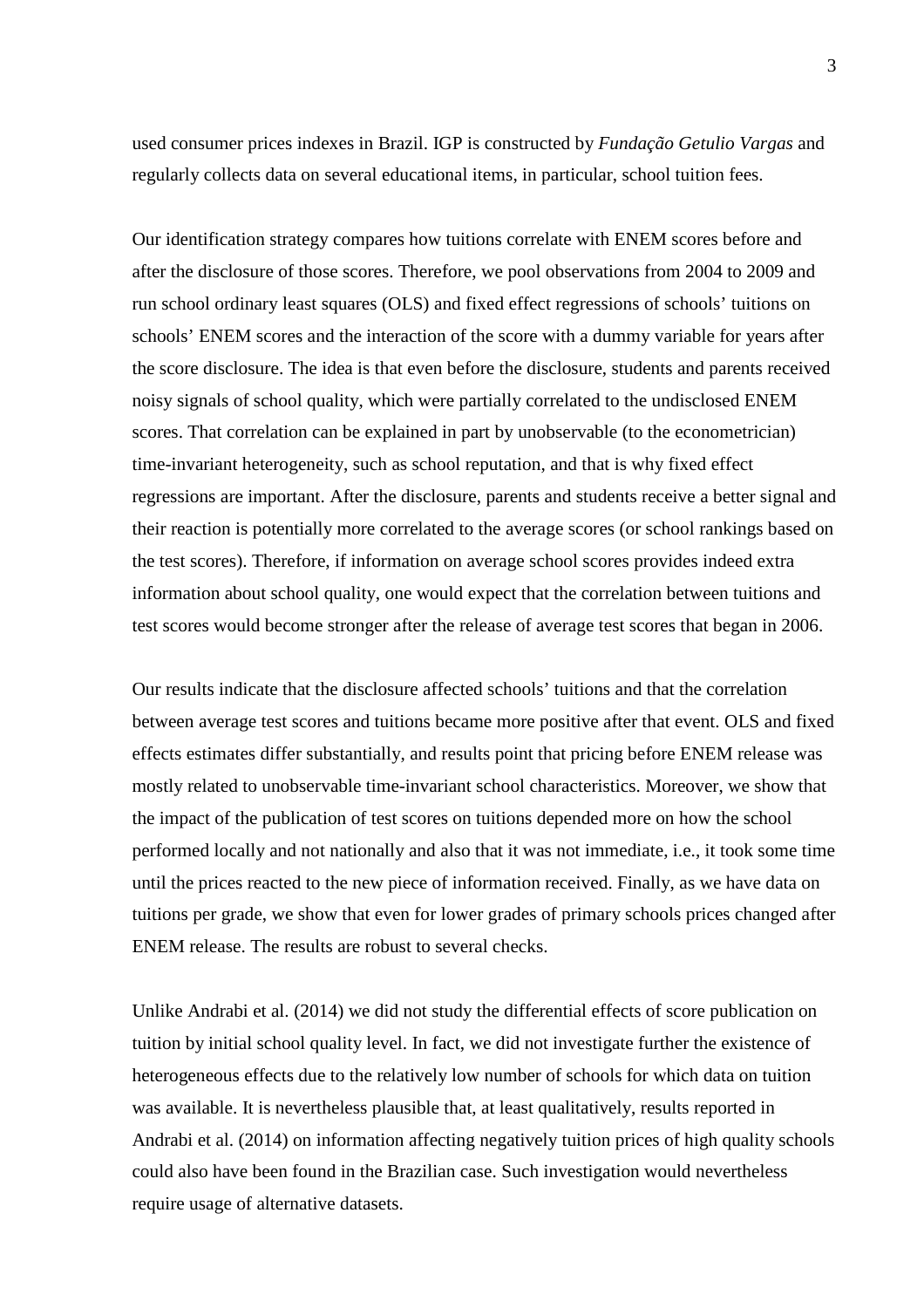Our paper reports some results that differ from those in Mizala & Urquiola (2013). In particular, they found no effect of additional information on tuition practices. Their setup differs from ours because, unlike our paper, they investigate the net effects on schools of an award/quality seal, controlling for the score used to assign the award. In our case, we measure the impact on tuitions of releasing to the public the school average ENEM scores -a continuous measure-, controlling for school reputation. Average scores became public for all schools and at the same time, and schools were not grouped according to the score results. Therefore we do not have a clear treatment vs. control setup as in Mizala & Urquiola (2013).

Our study found statistically significant and robust results about ENEM school ranks' impact on tuition prices, even though they might be considered economically small according to an individual perspective. Koning & van der Wiel (2010) faced a similar problem, also finding statistically significant and robust, but economically small results about school ranks impact on kids' willingness-to-travel.

An important difference between this work's results and the results found by Figlio  $&$  Lucas (2004) is that while the latter concluded that school rankings' impact on the residential market got weaker with time due to the fact that the signals given by school rankings were noisy, we found that evidence that the impact of school rankings on the Brazilian private education market got stronger at least for the three years immediately after the publication of ENEM. We conjecture that parents gradually started taking ENEM results as credible signals of school quality, strengthening the relation between information and tuitions.

The paper proceeds as follows. Next section discusses the institutional background of the ENEM exam and the private school market in Brazil. Section 3 describes the datasets and presents descriptive statistics of the data. Section 4 shows the empirical strategy. The results are discussed on section 5. Section 6 concludes.

#### **2 Institutional Description**

Brazilian institutional settings present an interesting case to study the relationship between information on school and tuition fees. First, private schools represent an important share of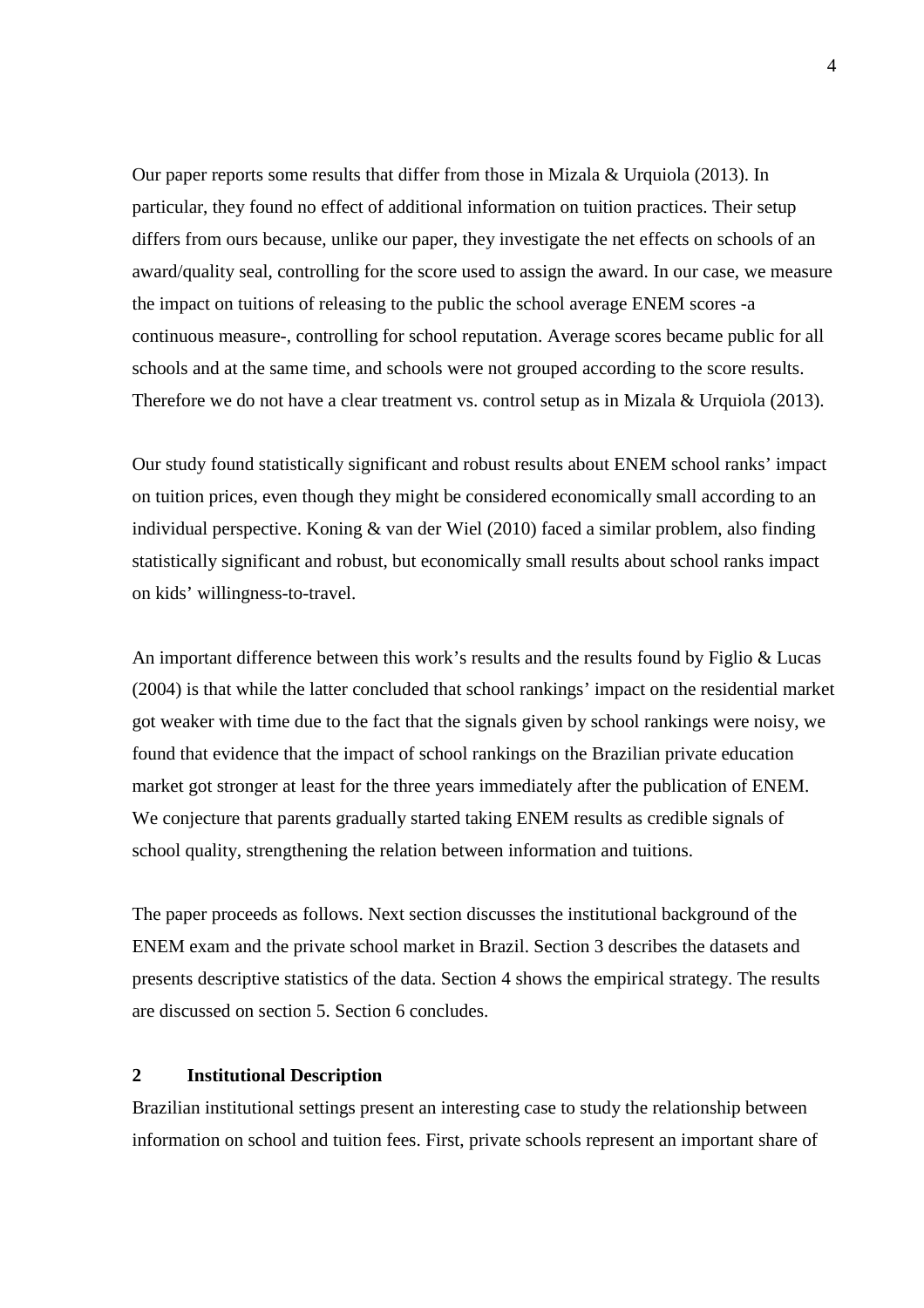enrollments. In 2012, 16.46% of all Brazilian high school students were enrolled in a private school.<sup>4</sup>

Secondly, ENEM, which was created in 1998, is a national and standardized test whose main goal is to evaluate high school students' proficiency. ENEM is a non-mandatory exam organized by the National Institute of Educational Studies and Research (INEP), which is part of the Brazilian Ministry of Education (MEC). Even though ENEM is a voluntary exam, many students take it, because it is frequently used as one way to get into college or to get a government scholarship. This makes ENEM a high-stake test, indicating that students will dedicate efforts to get a good score. Only students enrolled in the last grade of high school (high school year 3), and students who have already finished it can take that exam. ENEM consists of two parts: one test of multiple-choice questions covering four different subjects and an essay. Since 2008, its scores have been determined using Item Response Theory.

Thirdly, on 2006, Brazilian Educational Ministry decided to make public ENEM 2005's school average scores. This was an unexpected and exogenous institutional change that is likely to have increased the demand for high quality schools and decreased the demand for low quality schools according to ENEM average scores.<sup>5</sup> For this reason, a change in the partial correlation between ENEM average scores and tuition prices before and after this exogenous institutional decision is likely to have happened due to additional information on school quality. Moreover, this policy was continued in the following years, making possible to verify if this change becomes increasingly stronger after private agents got more information about this policy.

Since 2006, annual school average ENEM scores have been available at the INEP's website and have been used by the media in the production of local, regional, and national school rankings. Despite the fact that there is no hard accountability system based on school average ENEM scores, managers, teachers, parents, and students care about their schools' average ENEM scores. Camargo et al. (2014) report that schools advertise their own ENEM results and that some real estate agencies inform the average ENEM score of the schools near a given

 $\overline{a}$ 

<sup>&</sup>lt;sup>4</sup> This number is even higher in some states. In 2012, for Rio de Janeiro and Distrito Federal, respectively,

<sup>21.43%</sup> and 25.48% of all high school students were enrolled at private schools.

<sup>&</sup>lt;sup>5</sup> Given that the release was not anticipated, schools could not respond by gaming the system through student selection, teaching-to-test activities, or in any other way.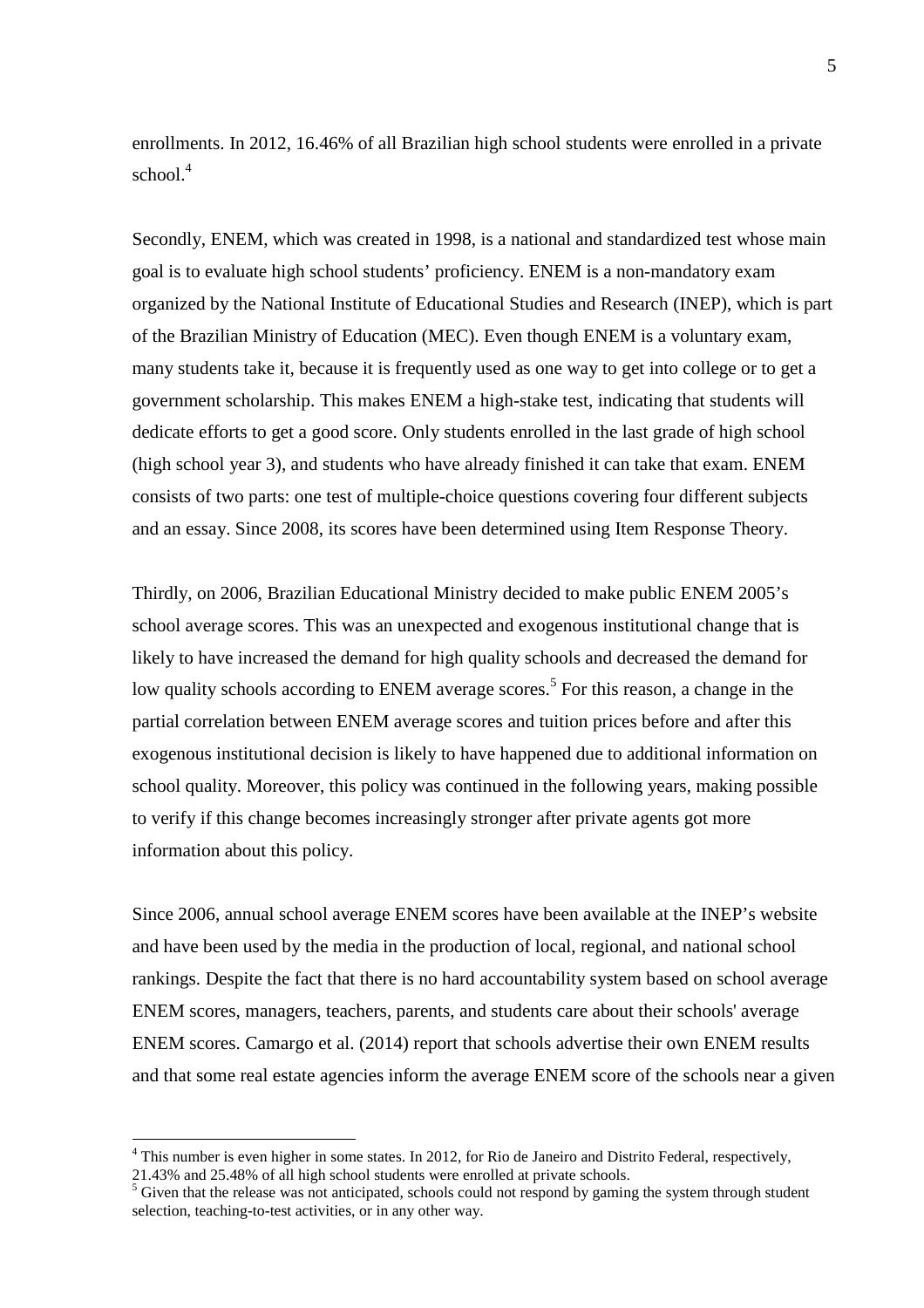location. According to them there is ample evidence of the large media attention that ENEM average scores by school have received since their first publication.

We believe it is important to make two more comments concerning (i) the division between elementary school, middle school and high school and (ii) the reason why we employed only  $2<sup>nd</sup>$  year of elementary school, 1<sup>st</sup> year of middle school and 3<sup>rd</sup> year of high school tuition prices instead of all the possible tuition prices.

In Brazil, the basic education system is divided into 12 grades. Kids start elementary school (grades 1 to 5) when they are 6 years-old if they were born in the first semester of the year and when they are 7 years-old if they were born in the second semester. Elementary school lasts five years and, after that, kids enter middle school (grades 6 to 9), which lasts four years. The end of basic education is high school (grades 10 to 12), which lasts three years, and teenagers that had no grade retention graduate when they were between 17 years-old or 18 years-old.

Using high school year 3 (grade 12) tuition prices to verify the impact of disclosure of ENEM scores on the demand curve for private schools was an obvious choice, because, in the last year of high school, parents and teenagers are more concerned about standardized tests, getting into college and getting a government scholarship. As a consequence, they are likely to respond more strongly to school ranks. However, it is also expected that parents respond to ENEM school ranks not only when they decide to enroll their children at high school, but also when they decide to enroll their children at elementary and/or middle schools.

Therefore, we also use middle school year 1 (grade 6) tuition prices. Also, note that it is more frequent to observe parents enrolling their kids at new schools at the beginning of a cycle ('elementary', 'middle', 'high') than during a cycle. Finally, most schools charge only one tuition price per cycle, implying that tuitions prices for intermediate years within a given cycle are the same, for example.

For elementary school, the same reasoning would imply that we should have used the  $1<sup>st</sup>$  year of elementary school and not the  $2<sup>nd</sup>$  one (grade 2). However, there was a recent institutional change and elementary education changed from 4 to 5 years. Since not all schools at the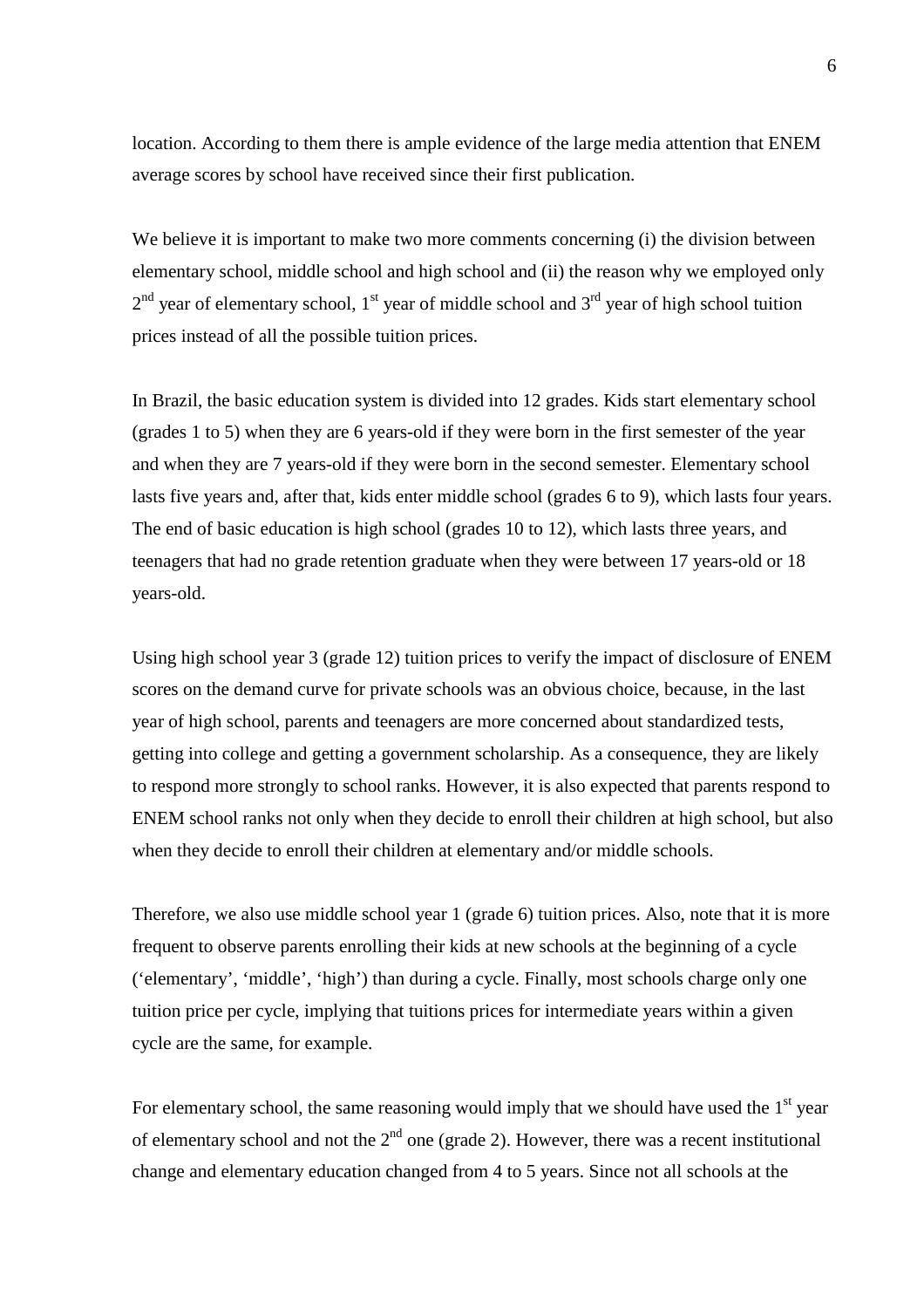period 2004-2009 had already adopted the 5 year curriculum, we decided to use elementary school year 2, which was previously the admission year.

Schools are free to decide on prices, but not entirely. There is a list of restrictions imposed by Brazilian law concerning tuition price regulation.<sup>6</sup> The most important are: (i) tuition for the entire year *t* must be set on year *t-*1; (ii) tuition prices increases must be justified according to cost increases; (iii) year *t* tuition prices cannot change during year *t*. The second restriction limits upward changes on prices.

Given the lack of institutional flexibility to adjust prices upward, it is expected that an increase in the partial correlation between ENEM school average scores and tuition prices after the 2006 institutional change, is mostly due to the low quality schools reducing (or increasing less) their tuition prices. Therefore, our results can be seen as a lower bound of the true impact of school quality on tuition.

#### **3 Data Sets and Descriptive Analysis**

In order to answer the questions whether ENEM scores publication impacts on private schools' tuition structure, two data sets will be used.

Tuitions come from a sample of private schools surveyed by *Instituto Brasileiro de Economia* (IBRE) of *Fundação Getulio Vargas*. The dataset includes annual information on elementary school year 2, middle school year 1 and high school year 3 tuition nominal values for nine cities for the period between 2006 and 2009.<sup>7</sup> Nominal values were deflated and we present values as of Reais of January 2006. This data set presents an unbalanced panel structure. The number of schools in the sample ranges from 263 to 342 from 2006 to 2009. It represents a small subgroup of the universe of private schools in Brazil. In 2006, there were around 35,000 private schools in the entire country.

We also used the data on ENEM scores. The Brazilian Ministry of education organizes, through INEP, a national standardized test in Brazil called ENEM (High School National

 $\overline{a}$ 6 Law 9,870/99

<sup>&</sup>lt;sup>7</sup> The cities are: Belo Horizonte, Brasília, Guará, Porto Alegre, Recife, Rio de Janeiro, Salvador, São Paulo and Taguatinga. First year of data availability is 2006.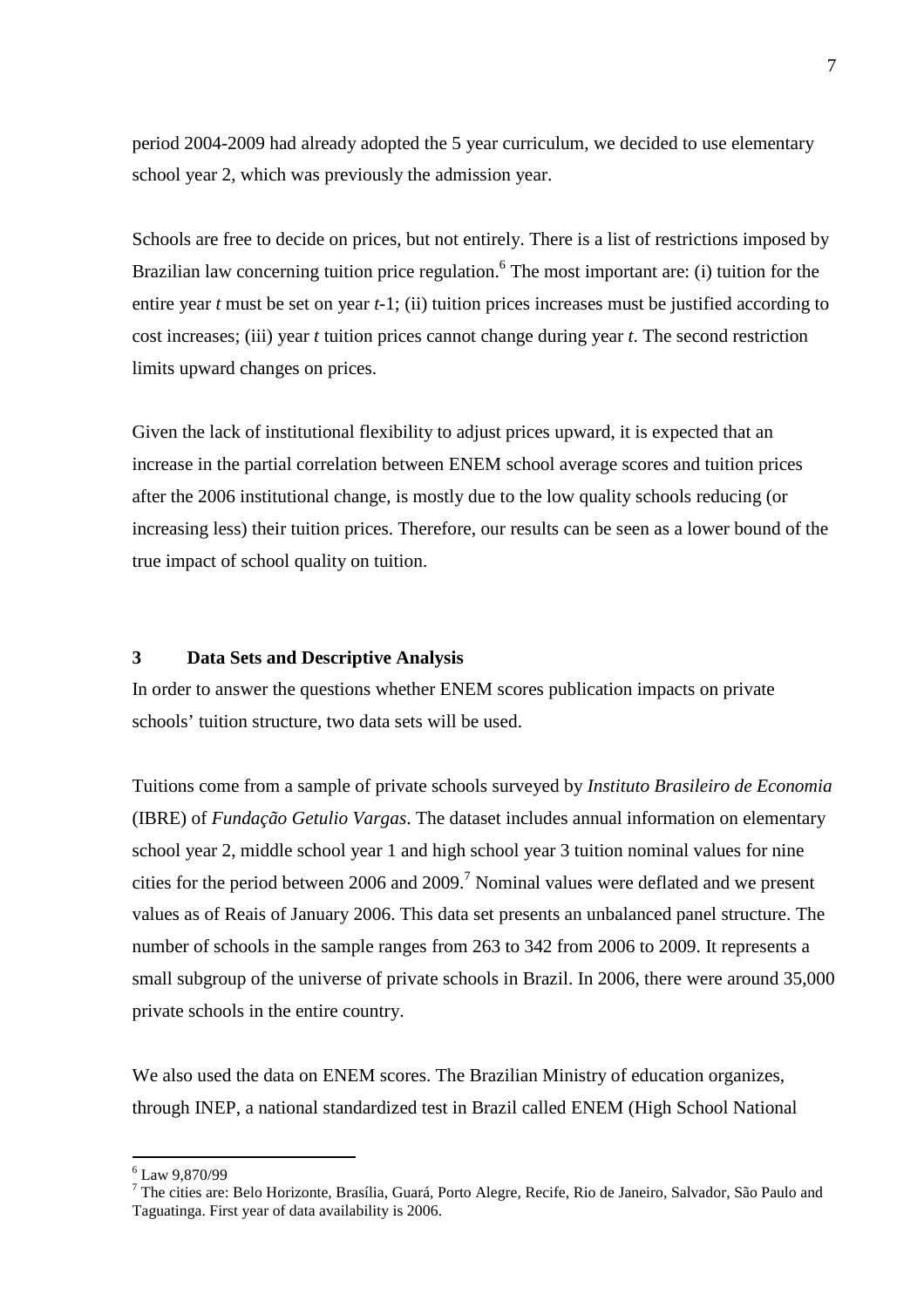Exam). Students take this test voluntarily, but its importance increased due to the fact that more flagship universities are considering ENEM scores in their application process. The data set includes students' results since 1998, and we used student-level data to construct school average scores from 2004 to 2007. Since 2006, starting with ENEM 2005, school average results have been made public to the general society only in 2006.<sup>8</sup>

The exogenous institutional change on publication of school performance also explains why ENEM data set starts in 2004 and ends in 2007 while IBRE's data set starts in 2006 and ends in 2009: when parents decide, in the second semester of year *t*, to enroll their children at school for year  $t+1$ , they face school's tuition of  $t+1$ . However, updated information on ENEM is that of year *t-*1 ENEM scores, because Ministry of Education publishes year *t*  ENEM results in the middle of year *t+*1.

We used the school name in order to match them in both dataset. We were able to match around 66% of schools only. However, there is no significant difference in tuition's price between matched and unmatched schools.

As Table 1 shows, there was a real price increase in high school tuitions, suggesting that recent changes in the Brazilian economy, e.g. income increase and better income distribution, had an impact on demand for private education. Moreover, it is also interesting to note that the tuition prices' standard deviations increased too.

| Year Mean |                                   |  | Standard Min Max N. of Obs.<br>Deviation Min Max N. of Obs. |
|-----------|-----------------------------------|--|-------------------------------------------------------------|
|           | 2006 641.56 259.31 115.00 1428.00 |  | 76                                                          |
|           | 2007 613.36 261.69 111.50 1461.10 |  | -101                                                        |
|           | 2008 635.15 286.78 113.24 1482.28 |  | 104                                                         |
|           | 2009 683.04 286.85 160.39 1539.89 |  | 88                                                          |

Table 1. Monthly Grade 12 tuition fees

Source: IBRE. Matched schools with INEP data only.

 $\overline{a}$ 

The samples for grade 2 tuition prices and for grade 6 tuition prices are not the same of the sample for grade 12 tuition prices. They are actually slightly smaller in size, because some

<sup>&</sup>lt;sup>8</sup> It is worth noting that INEP, when organizing ENEM ranking, only considers schools with more than ten exam takers. For this reason, the dataset includes only schools with, at least, ten students who took the test on year *t*.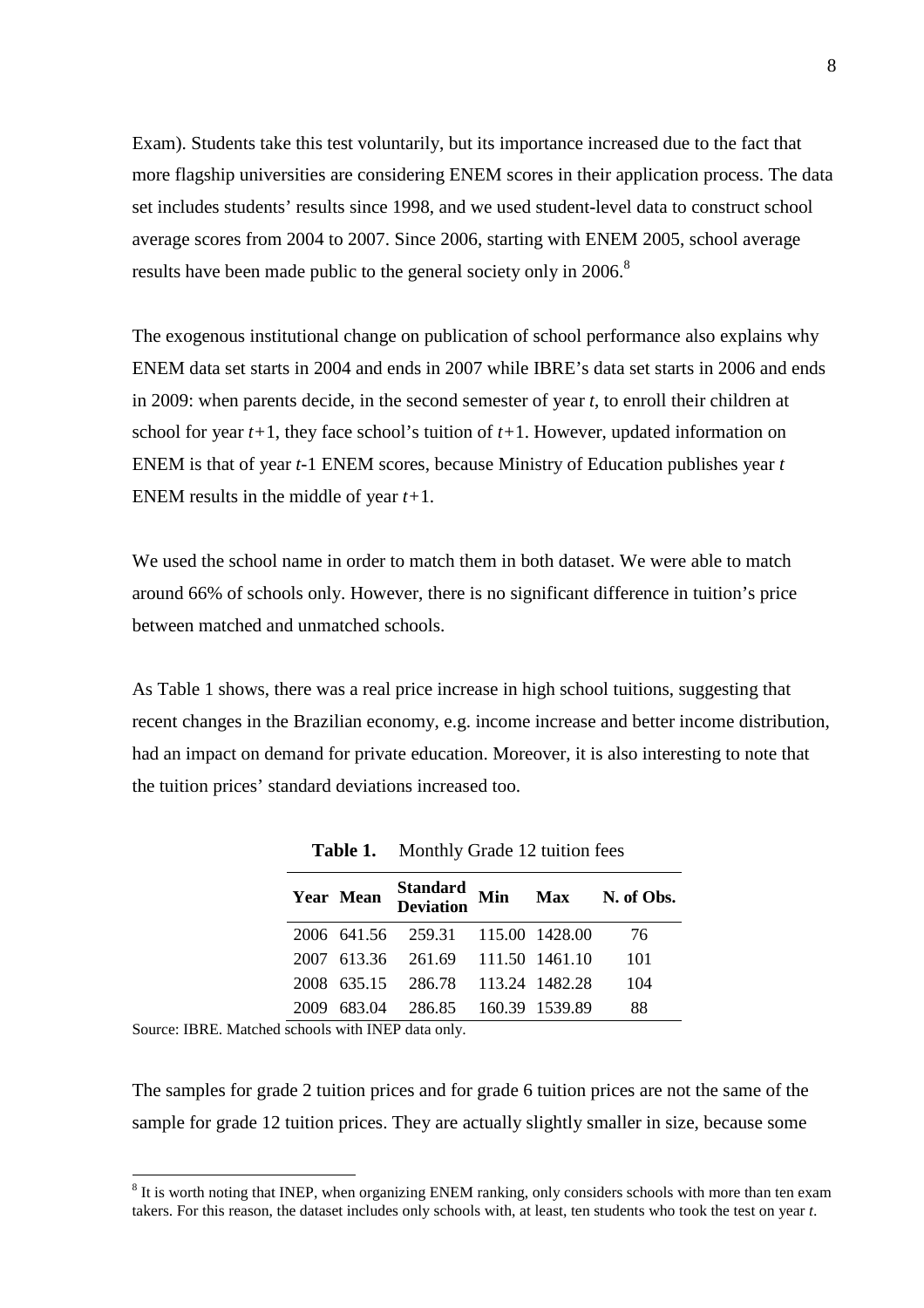schools offer only secondary (high school) education. Moreover, schools can legally charge different prices depending on grades. For this reason, descriptive statistics for those subsamples are also reported on Tables 2 and 3.

|                           | Year Mean   | <b>Standard</b><br><b>Deviation</b> |              | Min Max N. of Obs. |
|---------------------------|-------------|-------------------------------------|--------------|--------------------|
|                           | 2006 454.99 | 184.92 75.00 915.00                 |              | 69                 |
|                           | 2007 436.97 | 185.32 72.72 942.39                 |              | 92                 |
|                           |             | 2008 463.24 189.97                  | 69.61 955.08 | 94                 |
| 2009                      | 490.80      | 195.90 137.60 995.63                |              | 80                 |
| $\mathbf{1}$ $\mathbf{1}$ |             | $\cdots$ mind $\cdots$              |              |                    |

**Table 2.** Monthly Grade 2 tuition fees

Source: IBRE. Matched schools with INEP data only.

| Year Mean |                                   |  | Standard Min Max N. of Obs.<br>Deviation |
|-----------|-----------------------------------|--|------------------------------------------|
|           | 2006 513.58 224.91 115.00 1313.00 |  | -76                                      |
|           | 2007 496.78 220.72 111.50 1342.82 |  | 98                                       |
|           | 2008 518.14 237.31 113.24 1362.55 |  | 100                                      |
|           | 2009 553.61 243.56 148.12 1415.44 |  | 85                                       |

**Table 3.** Monthly Grade 6 tuition fees

Source: IBRE. Matched schools with INEP data only.

 $\overline{a}$ 

Using ENEM data set, we constructed four main variables that were used in our analysis. ENEM exam is divided into two components. A test (multiple choice) and an writing exam. We used scores from the test part only. We then standardized it using the score distribution of all private schools in Brazil. That is our individual (school-level) ENEM score measure.

We also constructed standardized measures using local distribution of scores. That is our locally standardized ENEM score measure.<sup>9</sup> We constructed a national rank variable: schools were ranked nationally in a way that the highest multiple choice score is ranked 1 and there is no correction for ties, i.e., the rank is 1 plus the number of values that are higher. Finally, we also constructed a local rank variable using the same reasoning as for the nation rank variable.

<sup>&</sup>lt;sup>9</sup> By 'local' we mean for Belo Horizonte, Porto Alegre, Recife, Rio de Janeiro, Salvador, and São Paulo that we used city-level distribution. For Brasília, Guará, and Taguatinga, three cities that are part of the same metropolitan area, we used the metropolitan area-level distribution.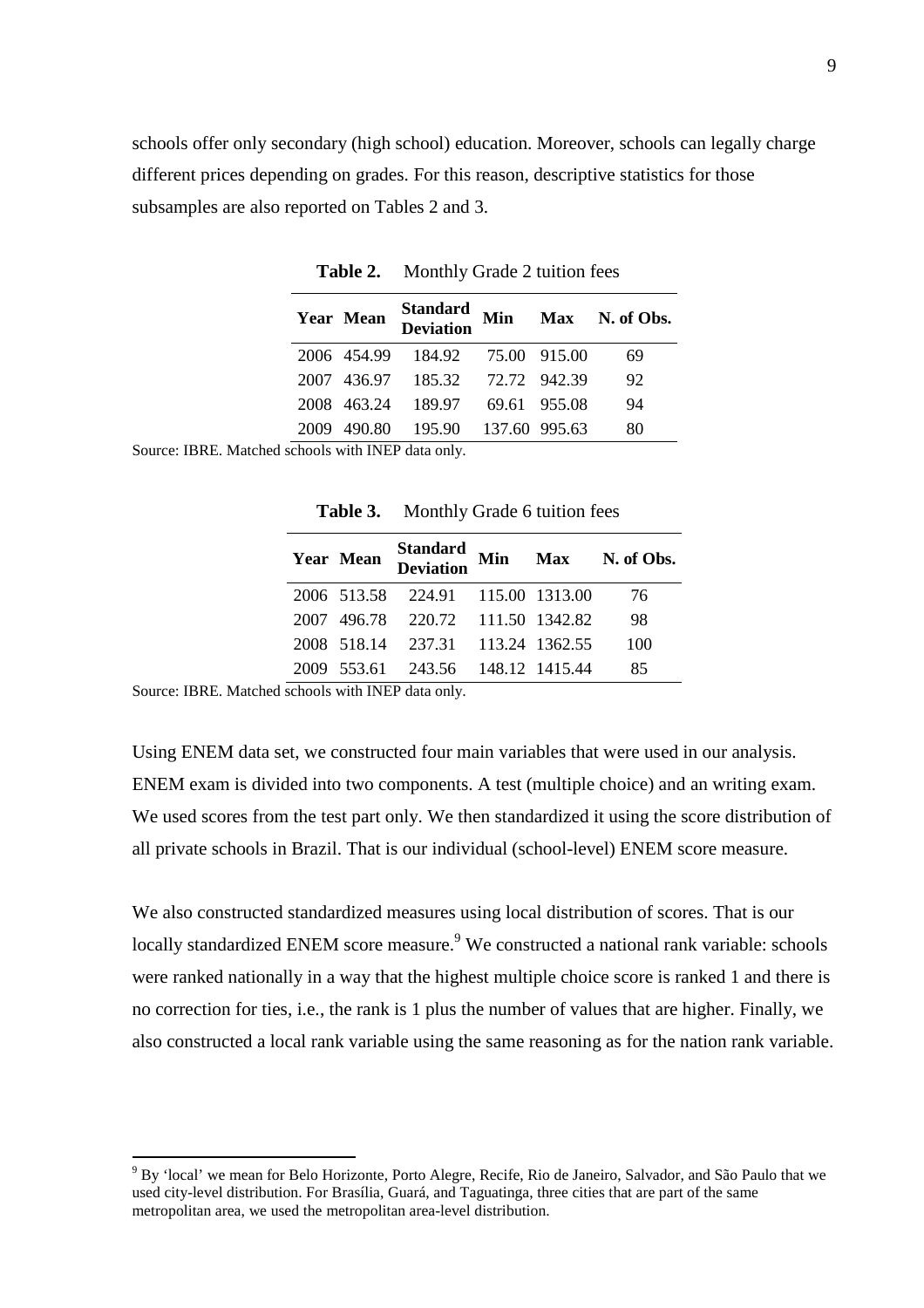Table 4 shows descriptive statistics of those variables for each grade. We index time according to tuition prices as we have done in the three previous tables. For example, in the next table, the line *year 2006* shows descriptive statistics related to ENEM 2004.

| <b>Panel A: National Standardized Multiple Choice Scores</b> |                                                           |           |                |            |             |           |                |            |             |           |                |            |
|--------------------------------------------------------------|-----------------------------------------------------------|-----------|----------------|------------|-------------|-----------|----------------|------------|-------------|-----------|----------------|------------|
|                                                              | <b>Grade 2</b>                                            |           |                |            | Grade 6     |           |                |            | Grade 12    |           |                |            |
| Year                                                         | <b>Mean</b>                                               | <b>SD</b> | Min            | <b>Max</b> | <b>Mean</b> | <b>SD</b> | Min            | <b>Max</b> | <b>Mean</b> | <b>SD</b> | Min            | <b>Max</b> |
| 2006                                                         | 0.76                                                      | 1.03      | $-1.70$        | 2.84       | 0.78        | 1.05      | $-1.70$        | 2.84       | 0.78        | 1.05      | $-1.70$        | 2.84       |
| 2007                                                         | 0.72                                                      | 1.07      | $-1.58$        | 3.11       | 0.74        | 1.08      | $-1.58$        | 3.11       | 0.70        | 1.09      | $-1.58$        | 3.11       |
| 2008                                                         | 0.83                                                      | 1.16      | $-1.62$        | 3.4        | 0.84        | 1.18      | $-1.62$        | 3.4        | 0.81        | 1.18      | $-1.62$        | 3.4        |
| 2009                                                         | 0.78                                                      | 0.82      | $-1.33$        | 2.73       | 0.81        | 0.84      | $-1.33$        | 2.73       | 0.78        | 0.84      | $-1.33$        | 2.73       |
|                                                              | <b>Panel B: Local Standardized Multiple Choice Scores</b> |           |                |            |             |           |                |            |             |           |                |            |
|                                                              | <b>Grade 2</b>                                            |           |                |            | Grade 6     |           |                |            | Grade 12    |           |                |            |
| Year                                                         | <b>Mean</b>                                               | <b>SD</b> | Min            | <b>Max</b> | <b>Mean</b> | <b>SD</b> | Min            | <b>Max</b> | <b>Mean</b> | <b>SD</b> | Min            | <b>Max</b> |
| 2006                                                         | 0.41                                                      | 0.95      | $-1.82$        | 2.13       | 0.45        | 0.99      | $-1.82$        | 2.86       | 0.45        | 0.99      | $-1.82$        | 2.86       |
| 2007                                                         | 0.45                                                      | 0.96      | $-1.50$        | 2.54       | 0.49        | 0.99      | $-1.50$        | 2.84       | 0.46        | 1.00      | $-1.70$        | 2.84       |
| 2008                                                         | 0.51                                                      | 0.98      | $-1.48$        | 2.76       | 0.55        | 1.02      | $-1.48$        | 3.34       | 0.51        | 1.02      | $-1.48$        | 3.34       |
| 2009                                                         | 0.45                                                      | 0.80      | $-1.24$        | 2.14       | 0.51        | 0.84      | $-1.24$        | 2.65       | 0.48        | 0.84      | $-1.24$        | 2.65       |
|                                                              | <b>Panel C: National Ranking</b>                          |           |                |            |             |           |                |            |             |           |                |            |
|                                                              | Grade 2                                                   |           |                |            | Grade 6     |           |                | Grade 12   |             |           |                |            |
| Year                                                         | <b>Mean</b>                                               | <b>SD</b> | Min            | <b>Max</b> | <b>Mean</b> | <b>SD</b> | Min            | <b>Max</b> | <b>Mean</b> | <b>SD</b> | Min            | <b>Max</b> |
| 2006                                                         | 1114                                                      | 987       | $\overline{7}$ | 3532       | 1113        | 994       | $\overline{7}$ | 3532       | 1113        | 994       | $\overline{7}$ | 3532       |
| 2007                                                         | 1391                                                      | 1230      | $\overline{2}$ | 4075       | 1374        | 1231      | $\overline{2}$ | 4075       | 1418        | 1245      | $\overline{2}$ | 4075       |
| 2008                                                         | 1256                                                      | 1140      | 6              | 4012       | 1261        | 1150      | 6              | 4012       | 1296        | 1154      | 6              | 4012       |
| 2009                                                         | 1088                                                      | 987       | $\overline{2}$ | 3562       | 1063        | 991       | $\overline{2}$ | 3562       | 1100        | 1000      | $\overline{2}$ | 3562       |
|                                                              | <b>Panel D: Local Ranking</b>                             |           |                |            |             |           |                |            |             |           |                |            |
|                                                              | <b>Grade 2</b>                                            |           |                |            | Grade 6     |           |                |            | Grade 12    |           |                |            |
| Year                                                         | <b>Mean</b>                                               | <b>SD</b> | Min            | <b>Max</b> | <b>Mean</b> | <b>SD</b> | <b>Min</b>     | <b>Max</b> | <b>Mean</b> | <b>SD</b> | Min            | <b>Max</b> |
| 2006                                                         | 64                                                        | 84        | $\mathbf{1}$   | 352        | 62          | 82.1      | $\mathbf{1}$   | 352        | 62          | 82.1      | $\mathbf{1}$   | 352        |
| 2007                                                         | 63                                                        | 78.7      | $\mathbf{1}$   | 381        | 61          | 78        | $\mathbf{1}$   | 381        | 61          | 77        | $\mathbf{1}$   | 381        |
| 2008                                                         | 57                                                        | 71.1      | $\mathbf{1}$   | 321        | 55          | 70.3      | $\mathbf{1}$   | 321        | 55          | 69        | $\mathbf{1}$   | 321        |
| 2009                                                         | 49                                                        | 64.3      | 1              | 345        | 47          | 63.5      | $\mathbf{1}$   | 345        | 47          | 62.5      | $\mathbf{1}$   | 345        |

**Table 4.** School quality proxies

Source: INEP. Matched schools with IBRE data only.

#### **4 Identification Strategy**

In order to verify whether the disclosure of ENEM school average scores impacted private schools' tuitions, we will test the following model: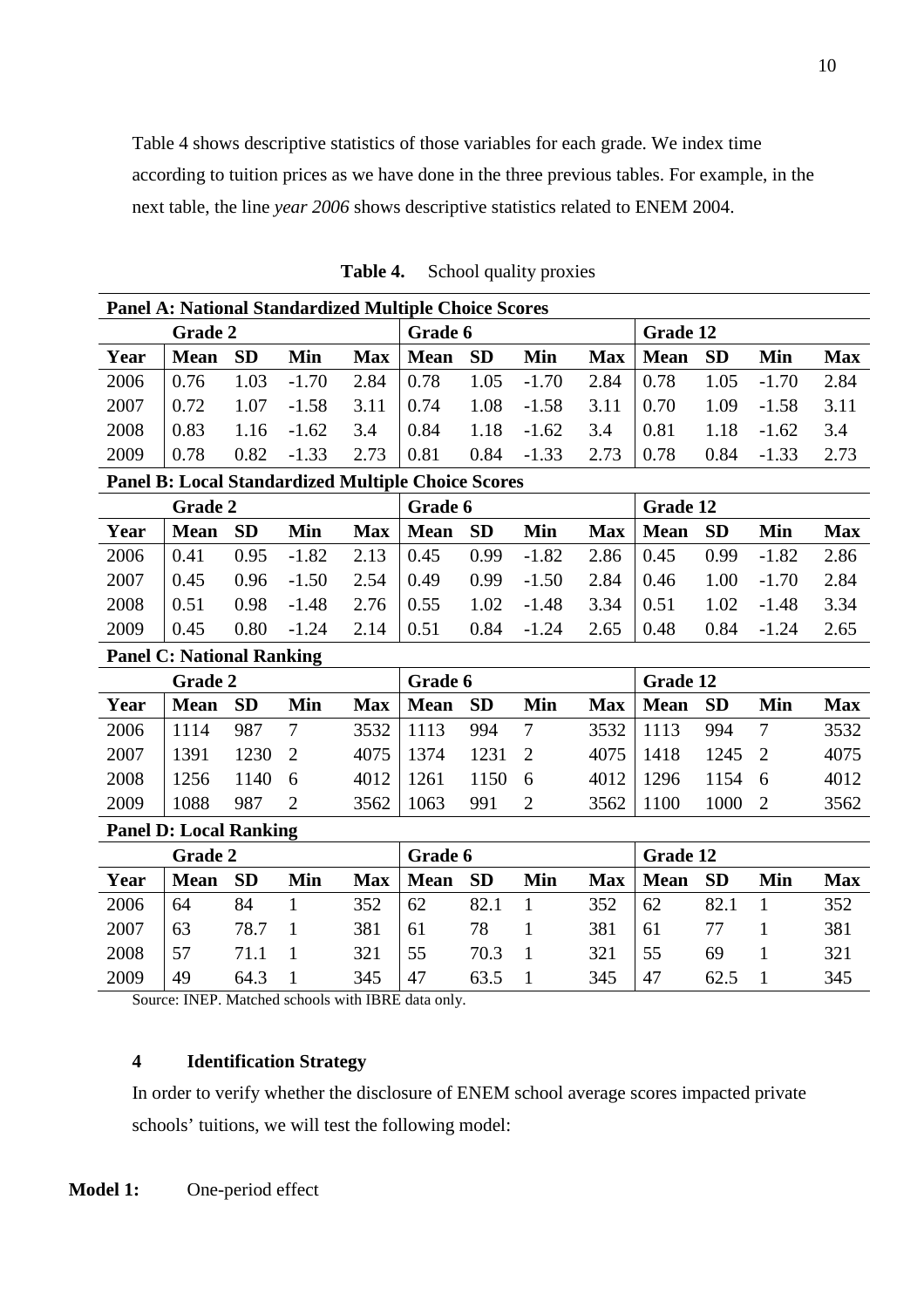$$
tution_{it} = \gamma_1 \times school quality proxy_{it} + \beta_1 \times year2007_{it} + \beta_2 \times year2008_{it} + \beta_3
$$

$$
\times year2009_{it} + \gamma_2 \times (after2006 \times school quality proxy_{it}) + \alpha_i + \varepsilon_{it}
$$

where *i* denotes school indexes; *t* denotes time indexes;  $\alpha_i$  is a school fixed effect that can be interpreted as, for example, school tradition, peer effects, students' demographic aspects, school inputs or any other variable that is fairly fixed during, at least, four years;  $\varepsilon_{it}$  is an exogenous shock;  $tution_{it}$  can be the real tuitions of the grades 2, 6 and 12; school quality  $prox y_{it}$  can be ENEM national standardized multiple choice scores, ENEM local standardized multiple choice scores, ENEM local ranks or ENEM national ranks; after 2006 is a dummy variable that assumes the value of 0 if  $t = 2006$  and the value of 1 otherwise.

The parameter  $\gamma_1$  measures the impact of increasing school quality before the institutional change of making ENEM results public information;  $\gamma_2$  measures the impact on tuition prices of the institutional change. The sum  $\gamma_1 + \gamma_2$  measures the impact of increasing school quality after the institutional change of making ENEM results public information.

The coefficient of interest is  $\gamma_2$  and we employ fixed effects estimation method to guarantee that there is no bias coming from omitted variables that are time-invariant. A source of that kind of bias could have been, for example, school tradition. School tradition is fixed during short time horizons as the one analyzed in this work, but is likely to be correlated with ENEM scores and prices for the following reasons: (i) a more traditional school is likely to face a more inelastic demand curve and, therefore, charge higher tuition rates and (ii) a more traditional school is likely to attract innately better students and those students will achieve higher results, increasing school's average scores. For these reasons, the results would be biased without controlling for fixed effects. Moreover, during a short time period, such as four years, some variables  $-e.g.$  students' demographic aspects, peer effects, school inputs and school's price policy  $-\text{can}$  be considered as fairly fixed and, as a consequence, controlling for fixed effects will avoid any biases coming from not including those variables as regressors.

However, the important identification condition here is the exogeneity of the information disclosure rule. This institutional change is plausibly uncorrelated to unobservable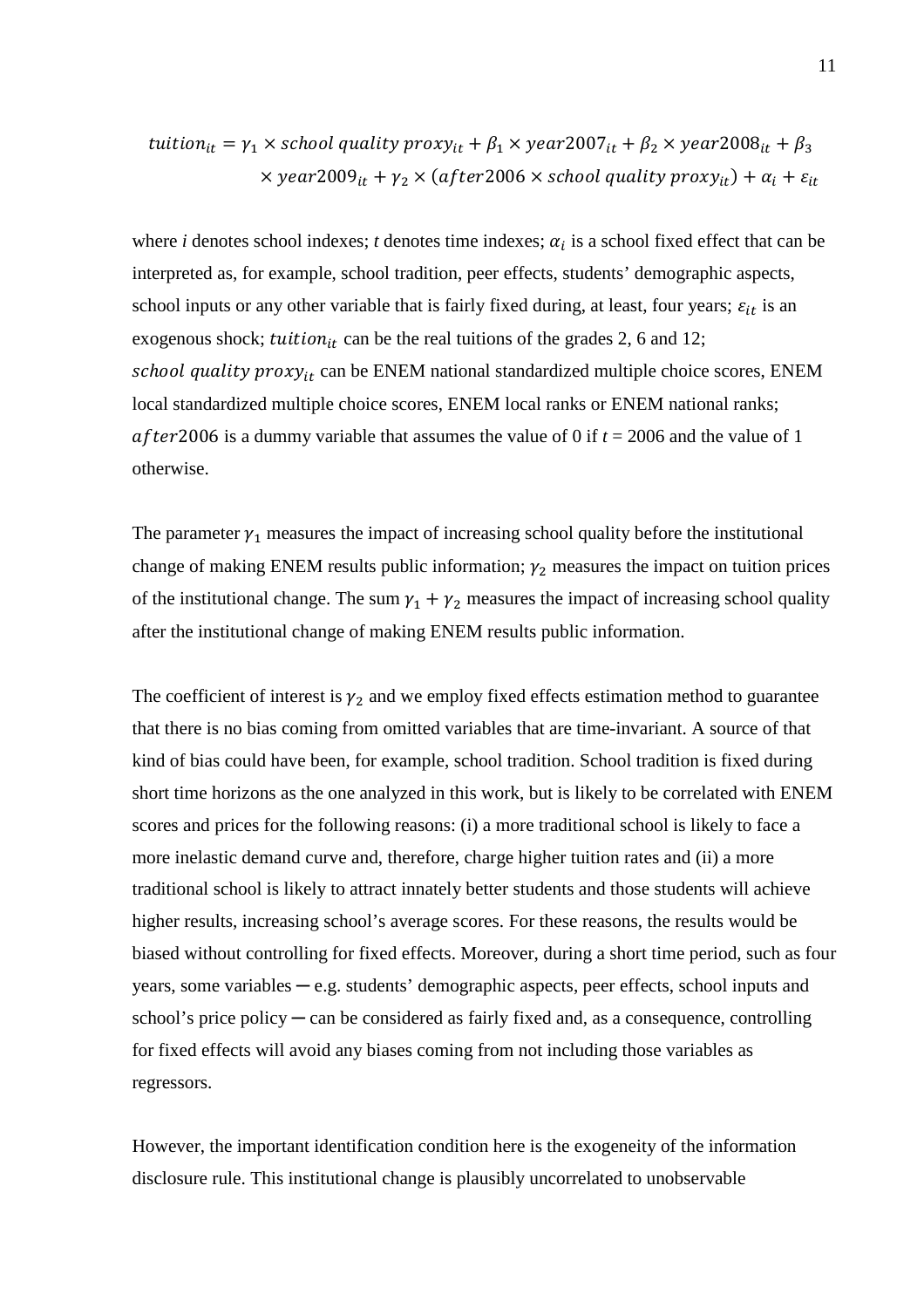determinants of tuition for all levels of school quality measures. This is due to the fact that Brazilian Education Ministry's decision was exogenous to school managers' decision making process. While parents will immediately adjust their demands for high and low quality schools, headmasters cannot change school inputs quickly enough to impact school scores and tuition prices. Moreover, parents' and headmasters' information set contains only year *t-*2 ENEM's results and any action took by school managers cannot have any impact on past and realized ENEM's school scores. Therefore, for identification of  $\gamma_2$ , it is not necessary to apply instrumental variable techniques, because the correlation between the error term (e.g. headmasters' decision about unobservable school inputs, such as effort) and the ENEM scores and/or rank variables have to be the same before and after the decision to release school averages.

Formally, our identification condition is given by:

 $d\left[ \begin{array}{l} E(\varepsilon_{it} | school\ quality\ proxy_{it}, time\ dummy\ using\ f fixed\ effects, after 2006 = 1)\ -E(\varepsilon, | school\ quality\ proxy, - time\ dummy\ is\ fixed\ offects\ after 2006 = 0)\ \end{array} \right]$  $- E(\varepsilon_{it} |$  school quality proxy<sub>it</sub>, time dummies, fixed effects, after 2006 = 0)  $d[school quality proxy_{it}]$ <br>= 0

Moreover, on Model 1 we can identify parameter  $\gamma_2$  as:

 $\gamma_2$ 

 $\overline{a}$ 

= Cov(tuition<sub>it</sub>, school quality proxy<sub>it</sub>|time dummies, fixed effects, after2006 = 1) Var(school quality proxy $_{it}|$ time dummies, fixed effetcs, after $2006=1)$ − Cov(tuition<sub>it</sub>, school quality proxy<sub>it</sub>|time dummies, fixed effects, after2006 = 0) Var(school quality proxy $_{it}|$ time dummies, fixed effects, after $2006=0)$ 

The interpretation of this coefficient is straightforward: if  $\gamma_2$  is significant and positive, the disclosure of ENEM school results affected schools' tuitions by strengthening the correlation between prices and school quality measures, after the latter became visible to agents.

Moreover, it is also possible to test when exactly the impact of this institutional change affected prices. There are reasons to believe that the impact was not immediate, that is, the impact occurred in the first year of the publication of scores. For example, the impact might be increasing over time if parents need time to understand informational schemes and the policy maker might have had to conquer credibility.<sup>10</sup> However, the impact could also be

<sup>&</sup>lt;sup>10</sup> Mizala & Urquiola (2013) raise that possibility for the Chilean case.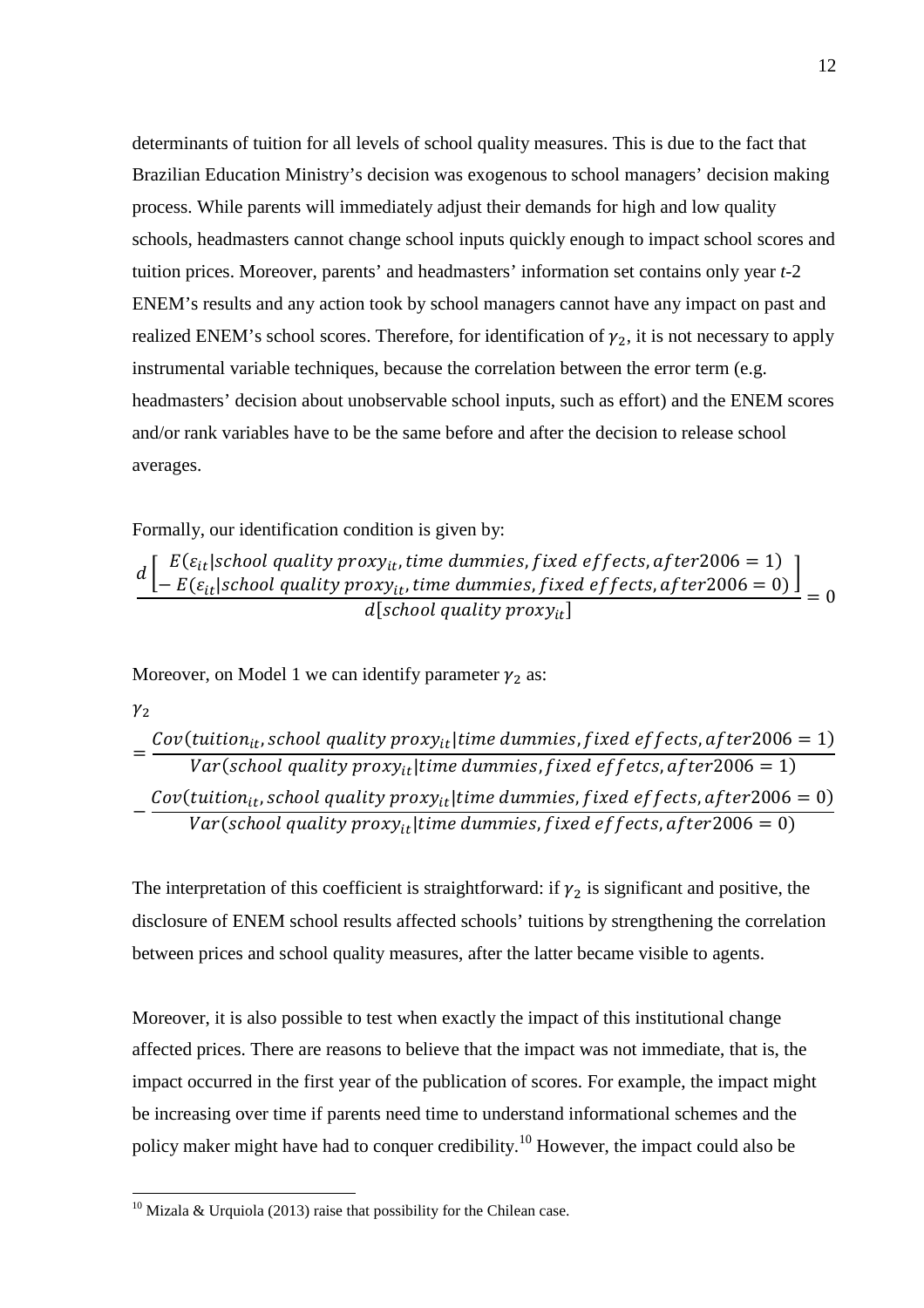decreasing over time. That would be the case in which parents believe that the ENEM signal about school quality is indeed noisier than initially expected.<sup>11</sup> In order to test those different possibilities, we also try the following econometric model:

#### **Model 2:** Multi-period effect

 $\overline{a}$ 

tuitio $n_{it} = \gamma_1 \times$  school quality prox $y_{it} + \beta_1 \times$  year $2007_{it} + \beta_2 \times$  year $2008_{it} + \beta_3$  $\times$  year2009 $_{it}$  +  $\gamma_2$   $\times$  (year2007  $\times$  school quality proxy $_{it}$ ) +  $\gamma_3$  $\times$  (year2008  $\times$  school quality proxy $_{it}$ ) +  $\gamma_4$  $\times$  (year2009  $\times$  school quality proxy<sub>it</sub>) +  $\alpha_i$  +  $\varepsilon_{it}$ 

where year 2007, year 2008 and year 2009 are dummies for years 2007, 2008 and 2009, respectively.

It is important to note that identification of coefficients  $\gamma_2$ ,  $\gamma_3$  and  $\gamma_4$  of this model follows by the same reasons that the coefficient  $\gamma_2$  of the previous model was identified too. Formally, the identification condition for  $\gamma_2$ ,  $\gamma_3$  and  $\gamma_4$ , as well as their formulas, are very similar to the ones stated above. For this reason and conciseness, they are not explicitly written here. Their interpretation is also straightforward: if they are increasing, that is, if  $\gamma_2 < \gamma_3 < \gamma_4$ , then the price reaction originated by the disclosure of ENEM results is getting more intense due to the fact that agents got a better understanding about how ENEM works. If it is decreasing, that is, if  $\gamma_2 > \gamma_3 > \gamma_4$ , then ENEM was probably a noisier signal of school quality than agents initially expected.

Time dummies were added in both models in order to control for factors that change during the years, but that do not change among schools, such as national-wide consumer's behavior, income increases and changes in income distribution. Moreover, when running the fixedeffect regressions, a constant will be added to the model and a robust variance matrix will be employed in order to allow for heteroscedasticity. Finally, all models were subjected to two selection bias tests and both tests did not reject the null hypothesis that there is no selection bias.

The first test of selection, the lagged selection indicator test,  $^{12}$  consists of adding to the regression a dummy (lagged selection indicator), named *S*, that assumes the value of 1 if

<sup>&</sup>lt;sup>11</sup> That is a phenomenon that happened in Florida and was documented by Figlio & Lucas (2004).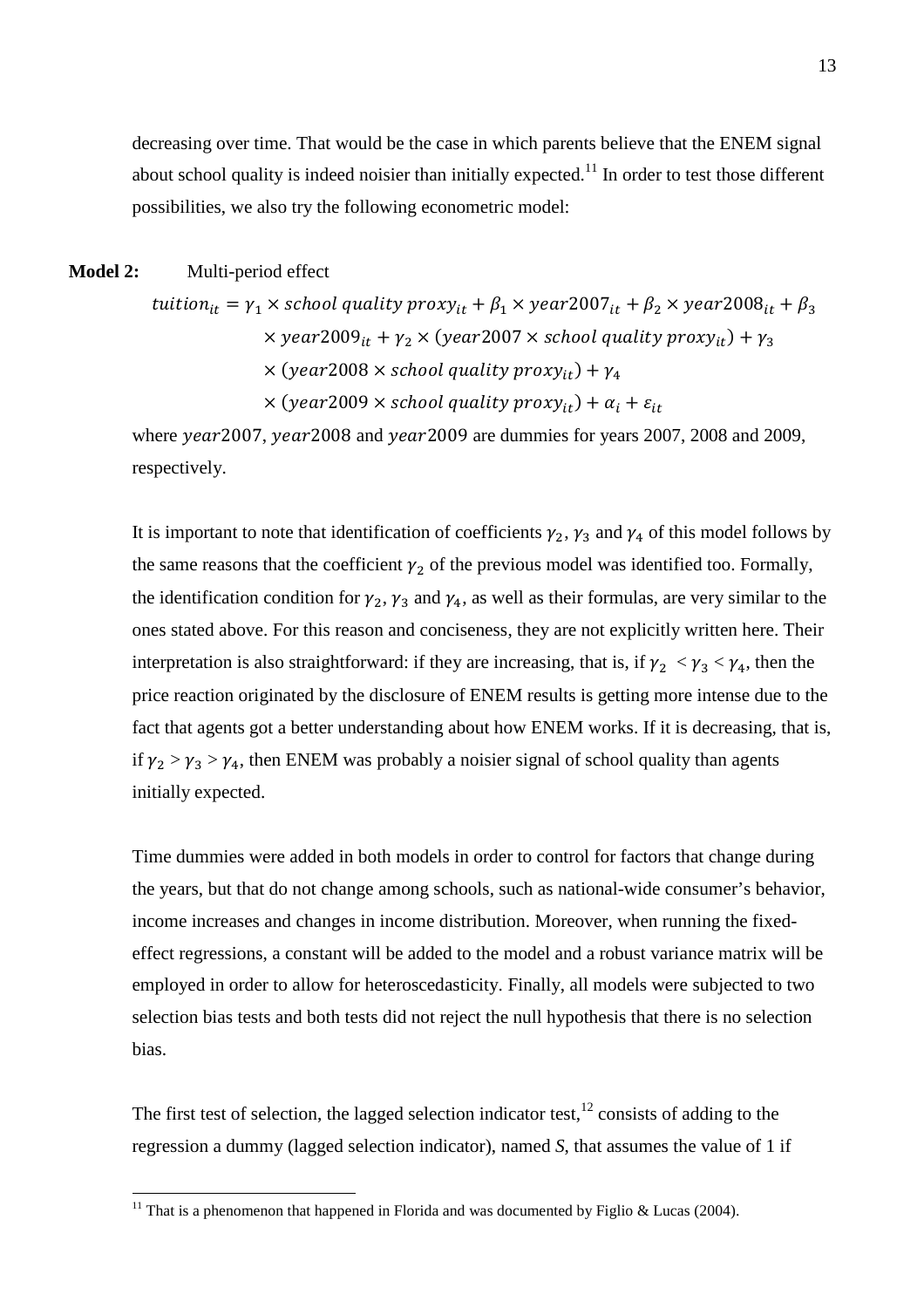school *i* was present in the sample in year *t-*1 and the value of 0 otherwise. Under the null hypothesis,  $\varepsilon_{it}$  is uncorrelated with selection indicators for any *t*. Hence, selection in the previous time period should not be significant in the equation at time *t*. If, when running this test,  $^{13}$  some variables are omitted due to multicollinearity, this phenomenon is even stronger evidence that there is no selection bias, because the missing information problem due to a possible selection bias is really too small. The results for this test are reported in the Appendix.

The second test, the leavers test, is based on Becketti, Gould, Lillard & Welch (1988) and consists of adding to the model interactions between all the independent variables and a dummy, called *L*, that assumes the value of 0 if school *i* is present in the sample for all the four years and 1 otherwise. Then, this test is implemented through a regression with data only for the first time period, compensating for the information loss of the first test. Under the null hypothesis, all the interactions must be non-significant. If, when running this test, some variables are omitted due to multicollinearity, this phenomenon is even stronger evidence that there is no selection bias, because the missing information problem due to a possible selection bias is really too small. Results for this test are similar to the previous one and we omitted them in this version (they are available upon request).

#### **5 Results**

<u>.</u>

This section contains four tables and each one is divided into two panels. While the second panel of each table presents the fixed-effects regressions described in the previous section, the first panel presents the ordinary least squares regressions associated to each one of them. Each table shows our results using a different school quality proxy that is indicated by its initials. While the interaction terms  $after2006 \times school quality proxy$  of the one-period models are named as  $2006$ -'initials', the interaction terms year  $\times$  school quality proxy of the multi-period models are named as year 'initials'.

 $12$  This procedure is well explained at section 17.7.2 of Wooldridge (2001).

 $\frac{13}{13}$  When this test is implemented, information about the first time period is lost.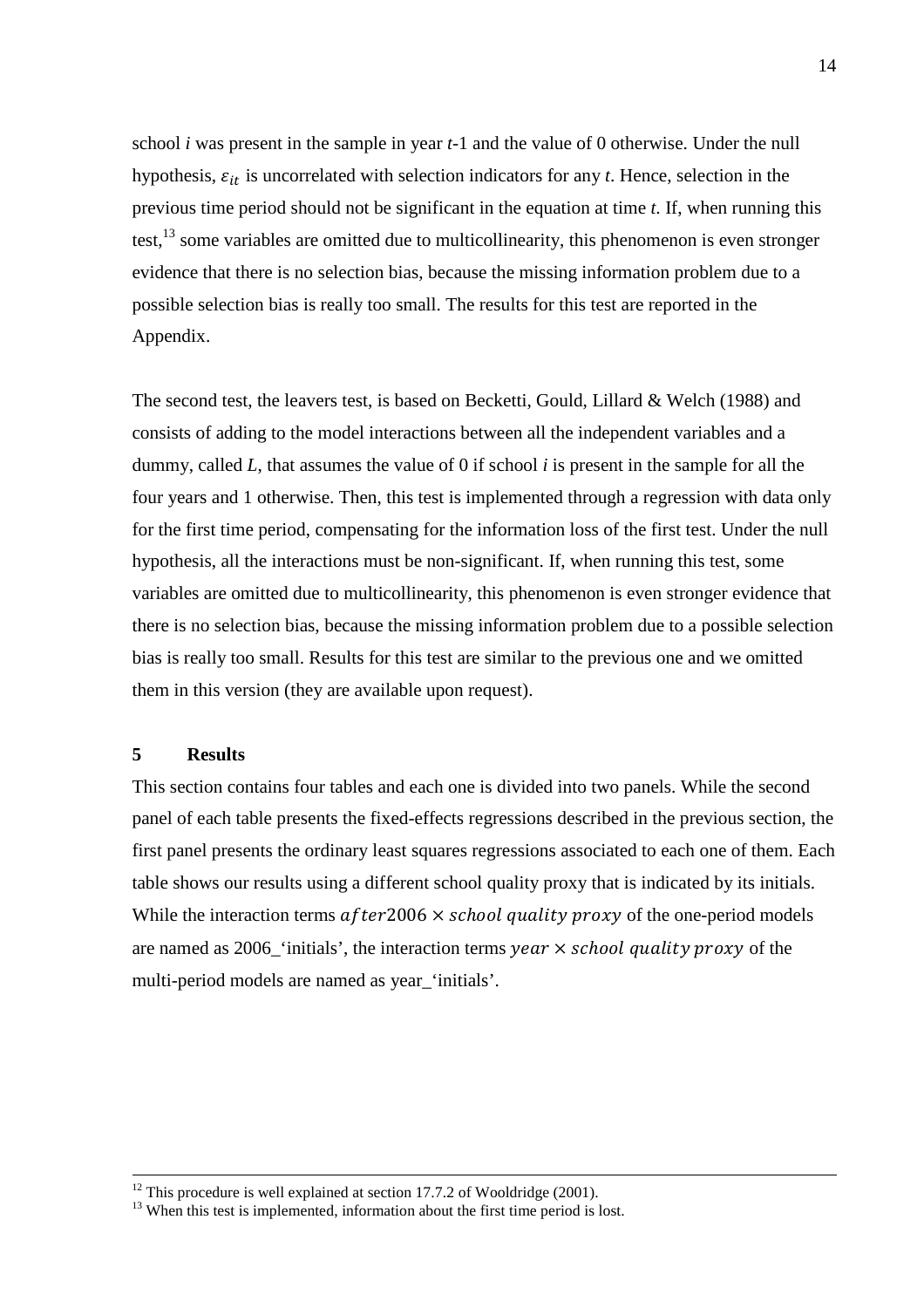| <b>Panel A: Ordinary Least Squares Regressions</b> |                            |                              |                            |                              |                             |                                  |  |  |  |
|----------------------------------------------------|----------------------------|------------------------------|----------------------------|------------------------------|-----------------------------|----------------------------------|--|--|--|
|                                                    | (1)                        | (2)                          | (3)                        | (4)                          | (5)                         | (6)                              |  |  |  |
| <b>Variable</b>                                    | Grade 2:<br>One-<br>period | Grade 2:<br>Multi-<br>period | Grade 6:<br>One-<br>period | Grade 6:<br>Multi-<br>period | Grade<br>12: One-<br>period | Grade<br>12:<br>Multi-<br>period |  |  |  |
| <b>NSMCS</b>                                       | $112.3***$                 | $112.3***$                   | 134.7***                   | 134.7***                     | $176.7***$                  | 176.7***                         |  |  |  |
|                                                    | (15.19)                    | (15.23)                      | (21.35)                    | (21.42)                      | (21.53)                     | (21.59)                          |  |  |  |
| After 2006_NSMCS                                   | 5.223                      |                              | 9.714                      |                              | 14.49                       |                                  |  |  |  |
|                                                    | (17.37)                    |                              | (24.26)                    |                              | (24.62)                     |                                  |  |  |  |
| 2007_NSMCS                                         |                            | 2.019                        |                            | $-1.164$                     |                             | .00889                           |  |  |  |
|                                                    |                            | (20.31)                      |                            | (28.22)                      |                             | (28.35)                          |  |  |  |
| 2008_NSMCS                                         |                            | $-2.721$                     |                            | 2.918                        |                             | 5.767                            |  |  |  |
|                                                    |                            | (19.59)                      |                            | (27.43)                      |                             | (28.11)                          |  |  |  |
| 2009_NSMCS                                         |                            | 30.03                        |                            | 46.49                        |                             | 62.49*                           |  |  |  |
|                                                    |                            | (26.22)                      |                            | (35.23)                      |                             | (36.31)                          |  |  |  |
|                                                    |                            |                              |                            |                              |                             |                                  |  |  |  |
| Observations                                       | 335                        | 335                          | 359                        | 359                          | 369                         | 369                              |  |  |  |
| R-squared                                          | .412                       | .416                         | .422                       | .427                         | .526                        | .533                             |  |  |  |
| <b>Panel B: Fixed-Effects Regressions</b>          |                            |                              |                            |                              |                             |                                  |  |  |  |
|                                                    | (7)                        | (8)                          | (9)                        | (10)                         | (11)                        | (12)                             |  |  |  |
| <b>Variable</b>                                    | Grade 2:<br>One-<br>period | Grade 2:<br>Multi-<br>period | Grade 6:<br>One-<br>period | Grade 6:<br>Multi-<br>period | Grade<br>12: One-<br>period | Grade<br>12:<br>Multi-<br>period |  |  |  |
| <b>NSMCS</b>                                       | $-5.115$                   | $-3.408$                     | $-10.34**$                 | $-7.983$                     | $-7.274$                    | $-4.012$                         |  |  |  |
|                                                    | (4.997)                    | (5.043)                      | (5.19)                     | (4.861)                      | (7.016)                     | (6.63)                           |  |  |  |
| After 2006 NSMCS                                   | 4.195*                     |                              | 10.09***                   |                              | 9.756***                    |                                  |  |  |  |
|                                                    | (2.426)                    |                              | (2.502)                    |                              | (3.398)                     |                                  |  |  |  |
| 2007_NSMCS                                         |                            | .883                         |                            | 3.547*                       |                             | .897                             |  |  |  |
|                                                    |                            | (1.808)                      |                            | (1.973)                      |                             | (2.551)                          |  |  |  |
| 2008_NSMCS                                         |                            | 3.095                        |                            | 9.518***                     |                             | 8.658**                          |  |  |  |
|                                                    |                            | (3.166)                      |                            | (3.174)                      |                             | (4.044)                          |  |  |  |
| 2009_NSMCS                                         |                            | 14.20**                      |                            | 24.97***                     |                             | 30.55***                         |  |  |  |
|                                                    |                            | (5.489)                      |                            | (5.462)                      |                             | (7.366)                          |  |  |  |
|                                                    |                            |                              |                            |                              |                             |                                  |  |  |  |
| Observations                                       | 335                        | 335                          | 359                        | 359                          | 369                         | 369                              |  |  |  |
| R-squared                                          | .296                       | .334                         | .308                       | .388                         | .280                        | .368                             |  |  |  |

**Table 5.** National Standardized Multiple Choice Scores (NSMCS) as school quality proxy

Notes: (i) Robust standard errors in parentheses. (ii) Symbols \*\*\*, \*\* and \* indicate respectively p-values, p, such that  $p<.01$ ,  $p<.05$ , and  $p<.1$ . (iii) Time dummies and a constant were added in all models, but their coefficients are not reported here.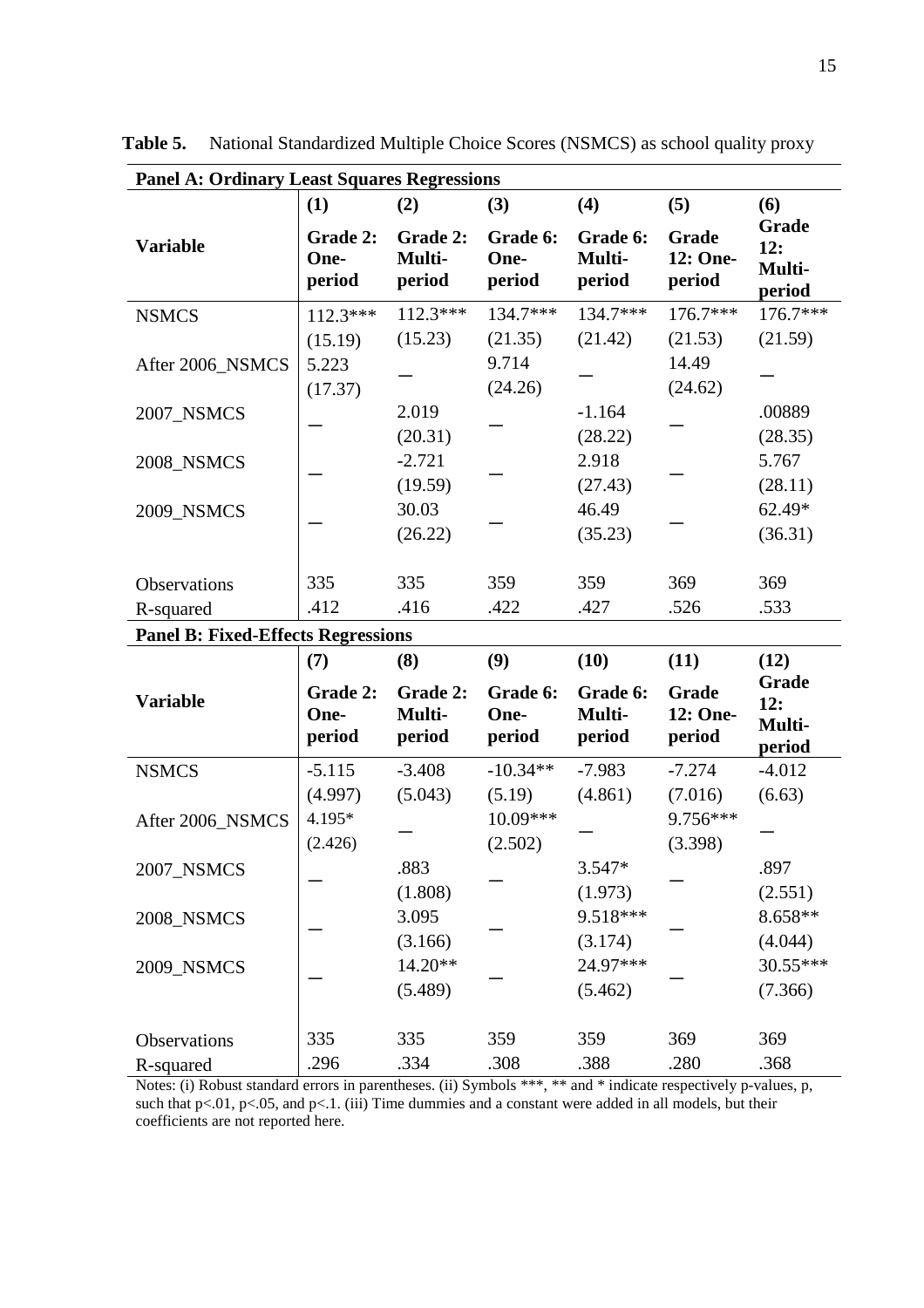| <b>Panel A: Ordinary Least Squares Regressions</b> |                            |                                 |                            |                              |                             |                                  |  |
|----------------------------------------------------|----------------------------|---------------------------------|----------------------------|------------------------------|-----------------------------|----------------------------------|--|
|                                                    | (13)                       | (14)                            | (15)                       | (16)                         | (17)                        | (18)                             |  |
| <b>Variable</b>                                    | Grade<br>2: One-<br>period | Grade<br>2:<br>Multi-<br>period | Grade 6:<br>One-<br>period | Grade 6:<br>Multi-<br>period | Grade 12:<br>One-<br>period | Grade<br>12:<br>Multi-<br>period |  |
| <b>NR</b>                                          | $-.122***$                 | $-.122***$                      | $-144***$                  | $-144***$                    | $-186***$                   | $-186***$                        |  |
|                                                    | (.0159)                    | (.016)                          | (.0195)                    | (0.0196)                     | (.0209)                     | (0.021)                          |  |
| After 2006_NR                                      | .0114                      |                                 | (.0111)                    |                              | .0126                       |                                  |  |
|                                                    | (.0175)                    |                                 | (.0215)                    |                              | (.0231)                     |                                  |  |
| 2007_NR                                            |                            | .0208                           |                            | .0278                        |                             | .035                             |  |
|                                                    |                            | (.0199)                         |                            | (.0242)                      |                             | (.026)                           |  |
| 2008_NR                                            |                            | .00572                          |                            | .0004                        |                             | $-.00172$                        |  |
|                                                    |                            | (.0188)                         |                            | (.0237)                      |                             | (.0256)                          |  |
| 2009_NR                                            |                            | .0036                           |                            | $-.00171$                    |                             | $-.00483$                        |  |
|                                                    |                            | (.024)                          |                            | (.0288)                      |                             | (.0315)                          |  |
|                                                    |                            |                                 |                            |                              |                             |                                  |  |
| <b>Observations</b>                                | 335                        | 335                             | 359                        | 359                          | 369                         | 369                              |  |
| R-squared                                          | .433                       | .435                            | .420                       | .423                         | .511                        | .516                             |  |
| <b>Panel B: Fixed-Effects Regressions</b>          |                            |                                 |                            |                              |                             |                                  |  |
|                                                    | (19)                       | (20)                            | (21)                       | (22)                         | (23)                        | (24)                             |  |
| <b>Variable</b>                                    | Grade<br>2: One-<br>period | Grade<br>2:<br>Multi-<br>period | Grade 6:<br>One-<br>period | Grade 6:<br>Multi-<br>period | Grade 12:<br>One-<br>period | Grade<br>12:<br>Multi-<br>period |  |
| NR                                                 | .0022                      | .00207                          | .00805                     | .00749                       | .00245                      | .00194                           |  |
|                                                    | (.00584)                   | (.00559)                        | (.00624)                   | (.00573)                     | (.00767)                    | (.00719)                         |  |
| After 2006 NR                                      | $-.00367$                  |                                 | $-.00957***$               |                              | $-.00943***$                |                                  |  |
|                                                    | (.00276)                   |                                 | (.00263)                   |                              | (.0034)                     |                                  |  |
| 2007_NR                                            |                            | .00164                          |                            | $-.00490**$                  |                             | $-.00221$                        |  |
|                                                    |                            | (.00203)                        |                            | (.002)                       |                             | (.00255)                         |  |
| 2008_NR                                            |                            | .00218                          |                            | $-.00848***$                 |                             | $-.00884**$                      |  |
|                                                    |                            | (.00346)                        |                            | (.00318)                     |                             | (.00391)                         |  |
| 2009_NR                                            |                            | $-.0104**$                      |                            | $-.0203***$                  |                             | $-.0240***$                      |  |
|                                                    |                            | (.00471)                        |                            | (.00472)                     |                             | .00621)                          |  |
|                                                    |                            |                                 |                            |                              |                             |                                  |  |
| Observations                                       | 335                        | 335                             | 359                        | 359                          | 369                         | 369                              |  |
| R-squared                                          | .294                       | .319                            | .302                       | .358                         | .281                        | .345                             |  |

Table 6. National ranking (NR) as school quality proxy

Notes: (i) Robust standard errors in parentheses. (ii) Symbols \*\*\*, \*\* and \* indicate respectively p-values, p, such that p<.01, p<.05, and p<.1. (iii) Time dummies and a constant were added in all models, but their coefficients are not reported here.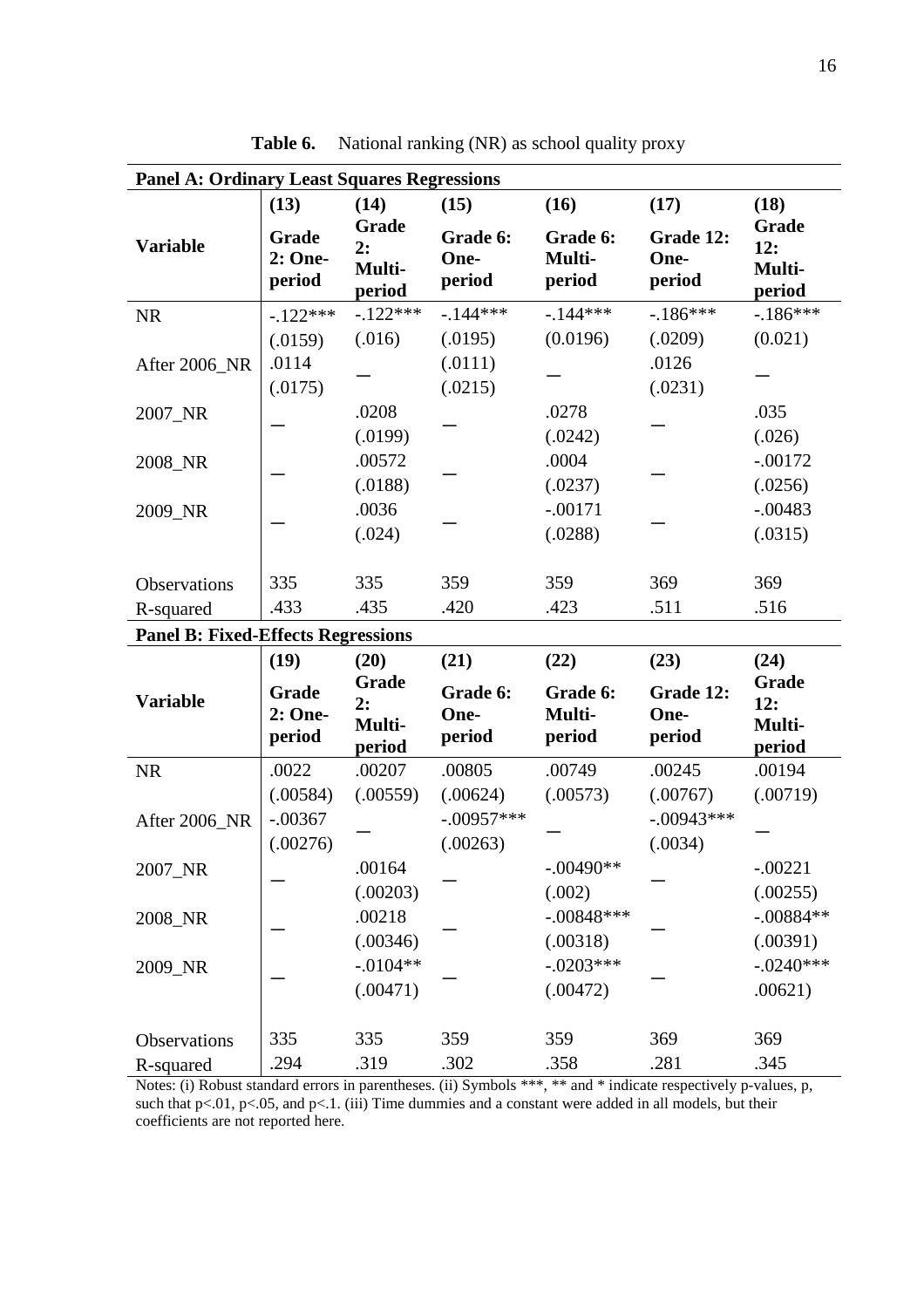| <b>Panel A: Ordinary Least Squares Regressions</b> |                            |                              |                            |                              |                             |                                  |  |  |
|----------------------------------------------------|----------------------------|------------------------------|----------------------------|------------------------------|-----------------------------|----------------------------------|--|--|
|                                                    | (25)                       | (26)                         | (27)                       | (28)                         | (29)                        | (30)                             |  |  |
| <b>Variable</b>                                    | Grade 2:<br>One-<br>period | Grade 2:<br>Multi-<br>period | Grade 6:<br>One-<br>period | Grade 6:<br>Multi-<br>period | Grade 12:<br>One-<br>period | Grade<br>12:<br>Multi-<br>period |  |  |
| LR                                                 | $-.383***$                 | $-.383***$                   | $-.510**$                  | $-.510**$                    | $-.827***$                  | $-.827***$                       |  |  |
|                                                    | (.146)                     | (.147)                       | (.199)                     | (.199)                       | (.235)                      | (.236)                           |  |  |
| After 2006_LR                                      | $-.234$                    |                              | $-.274$                    |                              | $-.281$                     |                                  |  |  |
|                                                    | (.192)                     |                              | (.251)                     |                              | (.302)                      |                                  |  |  |
| 2007_LR                                            |                            | $-.13$                       |                            | $-.133$                      |                             | $-119$                           |  |  |
|                                                    |                            | (.261)                       |                            | (.324)                       |                             | (.391)                           |  |  |
| 2008_LR                                            |                            | $-.469*$                     |                            | $-.531*$                     |                             | $-.575$                          |  |  |
|                                                    |                            | (.24)                        |                            | (.306)                       |                             | (.383)                           |  |  |
| 2009_LR                                            |                            | $-.076$                      |                            | $-149$                       |                             | $-.137$                          |  |  |
|                                                    |                            | (.244)                       |                            | (.342)                       |                             | (.408)                           |  |  |
|                                                    |                            |                              |                            |                              |                             |                                  |  |  |
| Observations                                       | 335                        | 335                          | 359                        | 359                          | 369                         | 369                              |  |  |
| R-squared                                          | .060                       | .063                         | .060                       | .063                         | .084                        | .086                             |  |  |
| <b>Panel B: Fixed-Effects Regressions</b>          |                            |                              |                            |                              |                             |                                  |  |  |
|                                                    | (31)                       | (32)                         | (33)                       | (34)                         | (35)                        | (36)                             |  |  |
| <b>Variable</b>                                    | Grade 2:<br>One-<br>period | Grade 2:<br>Multi-<br>period | Grade 6:<br>One-<br>period | Grade 6:<br>Multi-<br>period | Grade 12:<br>One-<br>period | Grade<br>12:<br>Multi-<br>period |  |  |
| LR                                                 | .0762                      | .0467                        | .141                       | .0733                        | .126                        | .0546                            |  |  |
|                                                    | (.076)                     | (.0851)                      | (.0912)                    | (.1)                         | (.0984)                     | (.112)                           |  |  |
| After 2006_LR                                      | $-.0410*$                  |                              | $-.0918***$                |                              | $-.0976***$                 |                                  |  |  |
|                                                    | (.0218)                    |                              | (0.03)                     |                              | (.035)                      |                                  |  |  |
| 2007_LR                                            |                            | $-0.012$                     |                            | $-.0238$                     |                             | $-.0149$                         |  |  |
|                                                    |                            | (.0204)                      |                            | (.0224)                      |                             | (.026)                           |  |  |
| 2008_LR                                            |                            | $-.0281$                     |                            | $-.0817**$                   |                             | $-.117**$                        |  |  |
|                                                    |                            | (.0312)                      |                            | (.041)                       |                             | (.0476)                          |  |  |
| 2009_LR                                            |                            | $-.104**$                    |                            | $-.215***$                   |                             | $-.207**$                        |  |  |
|                                                    |                            | (.0474)                      |                            | (.0807)                      |                             | (.0829)                          |  |  |
|                                                    |                            |                              |                            |                              |                             |                                  |  |  |
| Observations                                       | 335                        | 335                          | 359                        | 359                          | 369                         | 369                              |  |  |
| R-squared                                          | .294                       | .305                         | .294                       | .331                         | .273                        | .295                             |  |  |

Table 7. Local ranking (LR) as school quality proxy

Notes: (i) Robust standard errors in parentheses. (ii) Symbols \*\*\*, \*\* and \* indicate respectively p-values, p, such that  $p<.01$ ,  $p<.05$ , and  $p<.1$ . (iii) Time dummies and a constant were added in all models, but their coefficients are not reported here.

We first analyze the results regarding Grade 12 tuition prices in the one-period model. We note that, when OLS columns and Fixed-Effects columns are compared in any table, OLS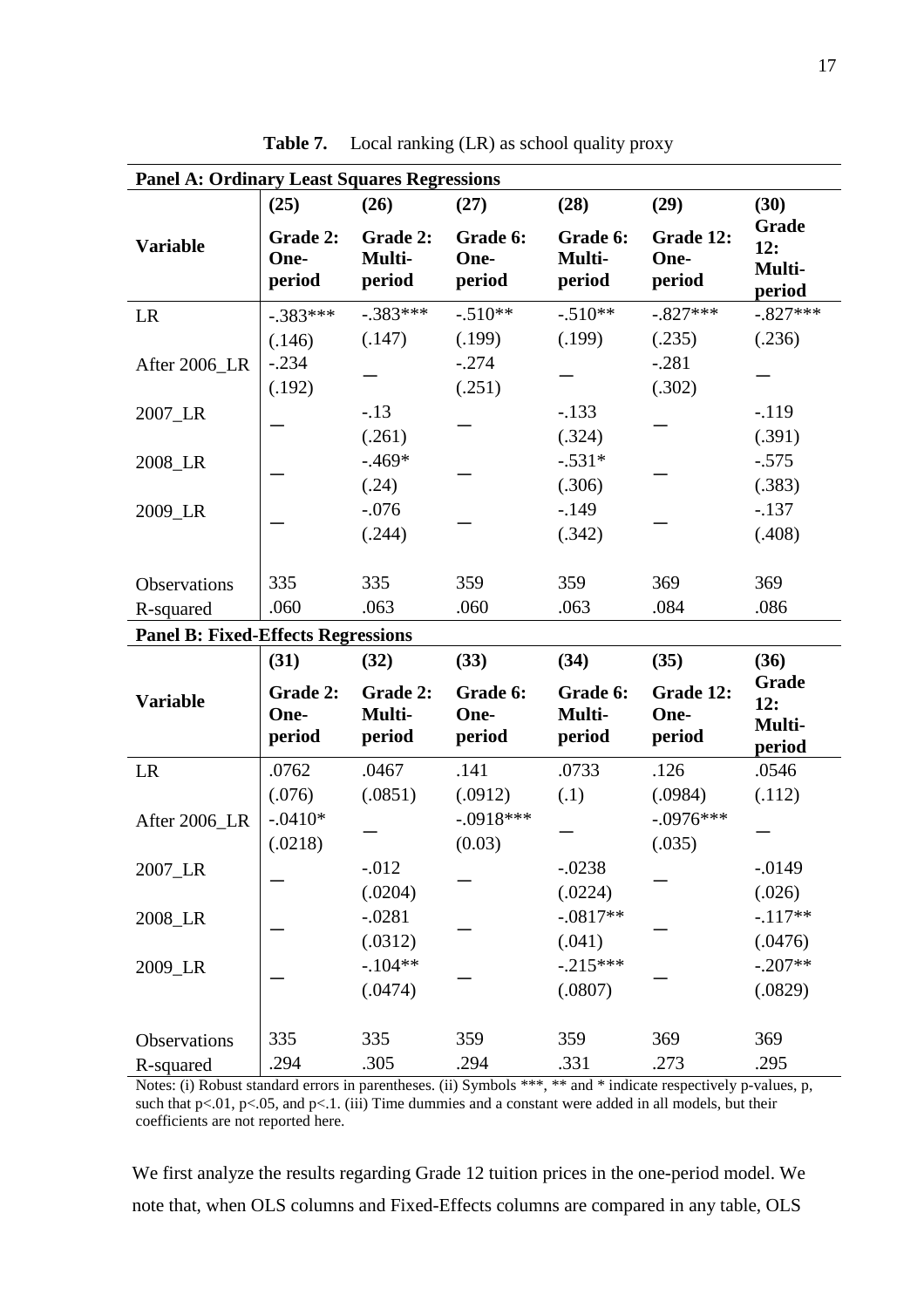estimations are biased because they do not control for unobserved variables, e.g. school reputation. When unobserved effects are controlled for, the coefficients associated to the school quality proxy lose significance, suggesting that ENEM average scores and school reputation are closely correlated as initially expected, and the interaction terms  $after2006 \times$ school quality proxy becomes significant with the expected sign. More specifically, after the 2006 institutional change that started providing ENEM school averages to the public, the partial effect of all our school quality proxies on tuition prices increased. Analyzing regression (11) and considering that NSMCS's coefficient is non-significant, we find that, after 2006, if a school was able to increase its average national standardized multiple choice score by one standard deviation, tuition would be raised by R\$ 9.76. That represents an increase of 1.5% in 2006 grade 12 tuitions.

There exists another interpretation for  $\gamma_2$  that is also important to mention. Since the coefficients associated to the school quality proxy are statistically equal to zero when we control for fixed effects, we know, from section 4, that

 $\gamma_2$ 

 $\overline{a}$ 

= Cov(tuition<sub>it</sub>, school quality proxy<sub>it</sub>|time dummies, fixed effects, after2006 = 1) Var(school quality proxy $_{it}|$ time dummies, fixed effetcs, after $2006=1)$ Multiplying it by

$$
sd(school quality proxy_{it} | time \, dummies, fixed \, effects, after 2006 = 1)
$$
\n
$$
sd(tution_{it} | time \, dummies, fixed \, effects, after 2006 = 1)
$$

we can interpret this number as an increase in the correlation between monthly tuition prices and our school quality proxy from zero to a positive number. This increase was provoked by the new information about school quality created by the disclosure of ENEM average school scores. Looking regression (11) and knowing that the standard deviation of NSMCS and Grade 12 tuitions after 2006 are, respectively, 1.056 and 278.408, we find that the disclosure of ENEM average scores increased the correlation between NSMCS and tuition prices by  $0.037.$ <sup>14</sup>

In the Appendix, we show the results when local standardized multiple choice scores are used. The impact on tuition prices are slightly larger (11.02). We find that, after 2006, if a school was able to increase its average local standardized multiple choice score by one standard

<sup>&</sup>lt;sup>14</sup> This number is just an approximation since our standard deviation measures do not control for fixed effects nor time dummies.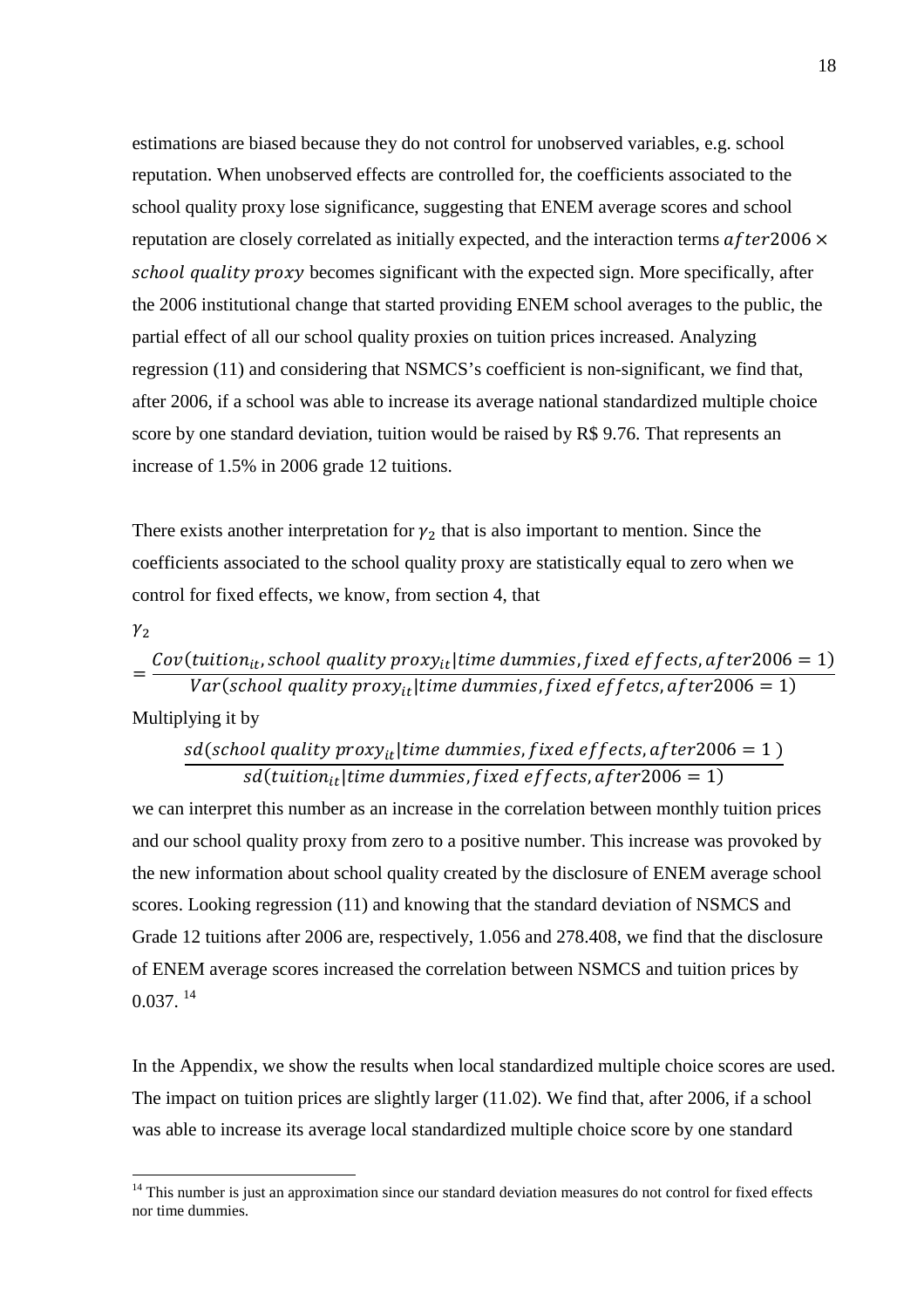deviation, tuition could be increased by 1.7% when compared with 2006 grade 12 tuitions. Moreover, after calculations similar to the ones developed in the previous paragraph, the disclosure of average school scores provoked an increase of 0.038 in the correlation between LSMCS and tuition prices. This suggests that local private education markets are more responsive to new information on school quality than the national one.

The rank regressions provide similar results when compared to the standardized score regressions, giving even stronger evidence that there is a price reaction to the disclosure of ENEM school average scores. Note that the negative sign is actually a consequence of the fact the main regressor in those tables (national and local rankings) decreases with school quality. The local effect using rankings is almost 10 times higher than using the national ranking. This was expected since parents set choice is usually constrained to schools in the same municipality. Therefore, a local ranking adds more information to the school choice decision than a national one.

Now, we analyze the results regarding Grade 12 tuition prices in the multi-period model. Regression (12) shows that ENEM school average scores publication impact on tuition prices gets stronger with time. This result is supported by t-tests, because  $\gamma_2 \neq \gamma_3$  at the 5-percent significance level and  $\gamma_3 \neq \gamma_4$  at the 1-percent significance level. Intuitively, this result means that parents started paying close attention to ENEM scores after they actually understood this standardized test, a learning process that took time, as suggested by Mizala & Urquiola (2013). This phenomenon can also be explained by building up exam reputation. ENEM organizers needed to build up a credible reputation about ENEM's fairness and difficulty. Moreover, the conclusions achieved for the one-period model are still valid for this part and their economic significance is even larger due to  $\gamma_4$  magnitude. Analyzing regression (24), we find that, in 2009, if a school was able to increase its average national standardized multiple choice score by one standard deviation, tuition could be increased by 4.5% when compared with 2009 grade 12 tuitions.

Again, the local standardized scores presents very similar results when compared to national ones, giving stronger evidence that the price reaction provoked by the disclosure of ENEM school average scores got stronger with time. Moreover, the ranking regressions show stronger evidence that the price reaction provoked by the disclosure of ENEM school average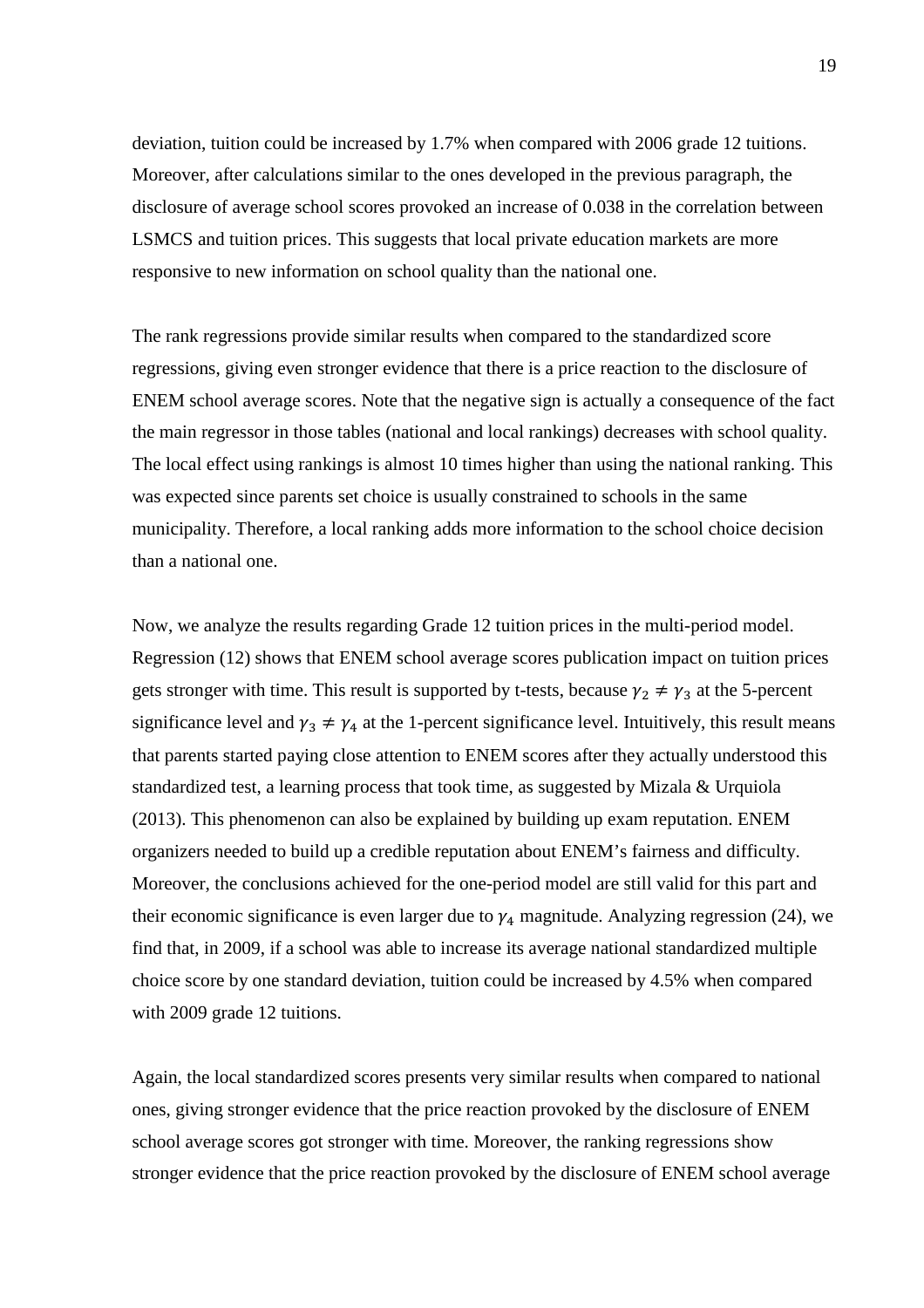scores increases with time. Interestingly, local rankings produce effects that are about ten times larger than national rankings.

Now, we analyze the results regarding Grade 2 tuition prices in the one-period model because their comparison with the results related to Grade 12 tuition prices is more interesting. According to regression (7), we note that, the fixed-effect estimate of  $\gamma_2$  (coefficient of 2006\_NSMCS) are smaller than the OLS estimate, revealing that unobservable time invariant determinants of tuitions, such as school reputation, affect positively tuition prices. Also, it is important to note that ENEM is taken on grade 12, so one would expect that the transmission to the prices of earlier grades would have a weaker effect. In fact, the effect on regression (7) is about half of that encountered on regression (11). More specifically, after the 2006 institutional change that started providing ENEM school averages to the public, the partial effect of average national standardized multiple choice scores on tuition prices increased by 4.195. That represents an increase of 0.9% in 2006 grade 2 tuitions. Again, we can interpret  $\gamma_2$ , after multiplying it by the correct ratio between the standard deviation of NSMCS and of Grade 2 tuition prices after 2006, as an increase in the correlation between NSMCS and Grade 2 tuition prices. More specifically, we find that the disclosure of average school scores increased this correlation by 0.023, providing further evidence that the new information about school quality has an impact on elementary education, although it is weaker than its impact on high school tuition prices.

Again, the local score and national and local ranking regression presents very similar results. However, when we use ENEM results that are relative to the local markets, the effects of publication on prices are even more prominent than national ones, giving stronger evidence that there is a price reaction to the disclosure of ENEM school average scores even on earlier grades.

The fact that effects on tuition prices at grade 2 are about half of those on grade 12 is very intuitive. Parents, when deciding to enroll their kids at elementary school, may have other concerns than getting their kids into college, such as a humanitarian, cultural or political education, and it would be very surprising to find effects of the same magnitude of grade 12 on grade 2 tuition prices.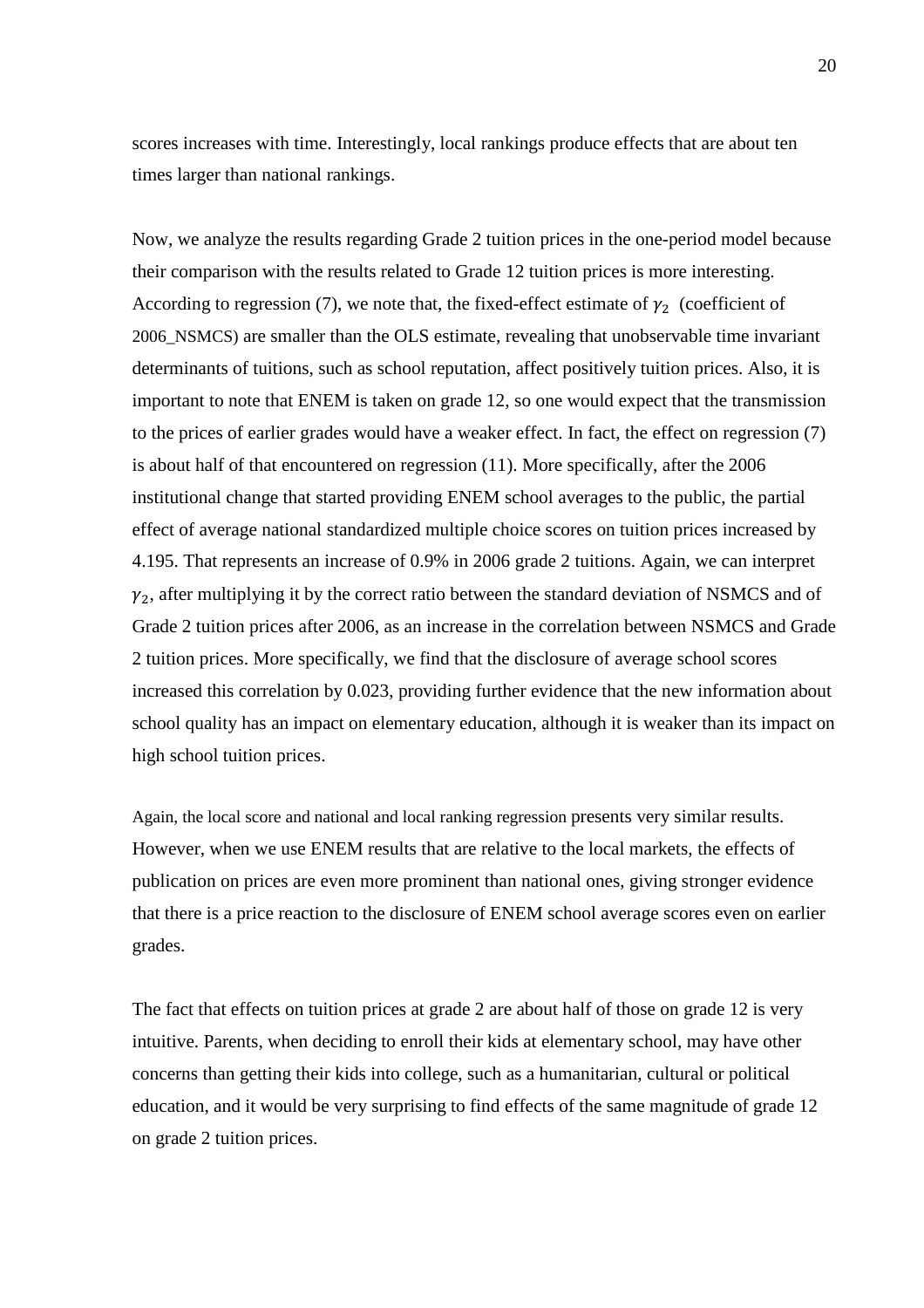We also analyze the results regarding Grade 2 tuition prices in the multi-period model. Although both score and ranking regressions suggest the price reaction provoked by the disclosure of ENEM school average scores in the market for earlier grades of elementary education got stronger with time, this process was longer and weaker than the process for high schools. This statement is supported by the fact that  $\gamma_2$  is statistically equal to  $\gamma_3$  in the those regressions, although  $\gamma_3$  is statistically different than  $\gamma_4$ . Also, local rankings are 10 times more important than national rankings for price determination. Those findings support the already mentioned view that parents may have other concerns than getting their kids into college when enrolling six years old children at school. For this reason, they took a longer time to believe that ENEM was actually a good sign about school quality relative to those other concerns.

To conclude this section, we analyze the results regarding Grade 6 tuition prices. In the oneperiod model, the results show that the disclosure of ENEM school average scores caused a price reaction in the market of middle schools as strong as the reaction in the market of high schools. This statement is supported by the fact that  $\gamma_2$  in the models with grade 6 tuition prices is similar in size and significance to  $\gamma_2$  in the models with grade 12 tuition prices. Regarding the multi-period model, the results suggest the effect might have taken more time to kick in compared to the senior year of high school.

#### **6 Conclusion**

School accountability systems are powerful tools to promote school quality enhancements. For this reason, many local and national governments around the world have implemented those systems. However, most of these initiatives were concerned with public education instead of private education. For this same reason, the largest part of research about school accountability considered only public education and the impact of this system on students' achievement. Any measure on willingness to pay for quality had to use information on housing prices or local taxes.

By looking at the Brazilian private education system, whose enrolment share is about 20%, we are able to measure directly the link between school quality and prices charged. Our results show that the publication of ENEM to parents affected the prices charged by schools: higher quality (higher ENEM scores) schools charged even higher prices than lower quality ones. Such positive correlation between ENEM scores and prices existed before the decision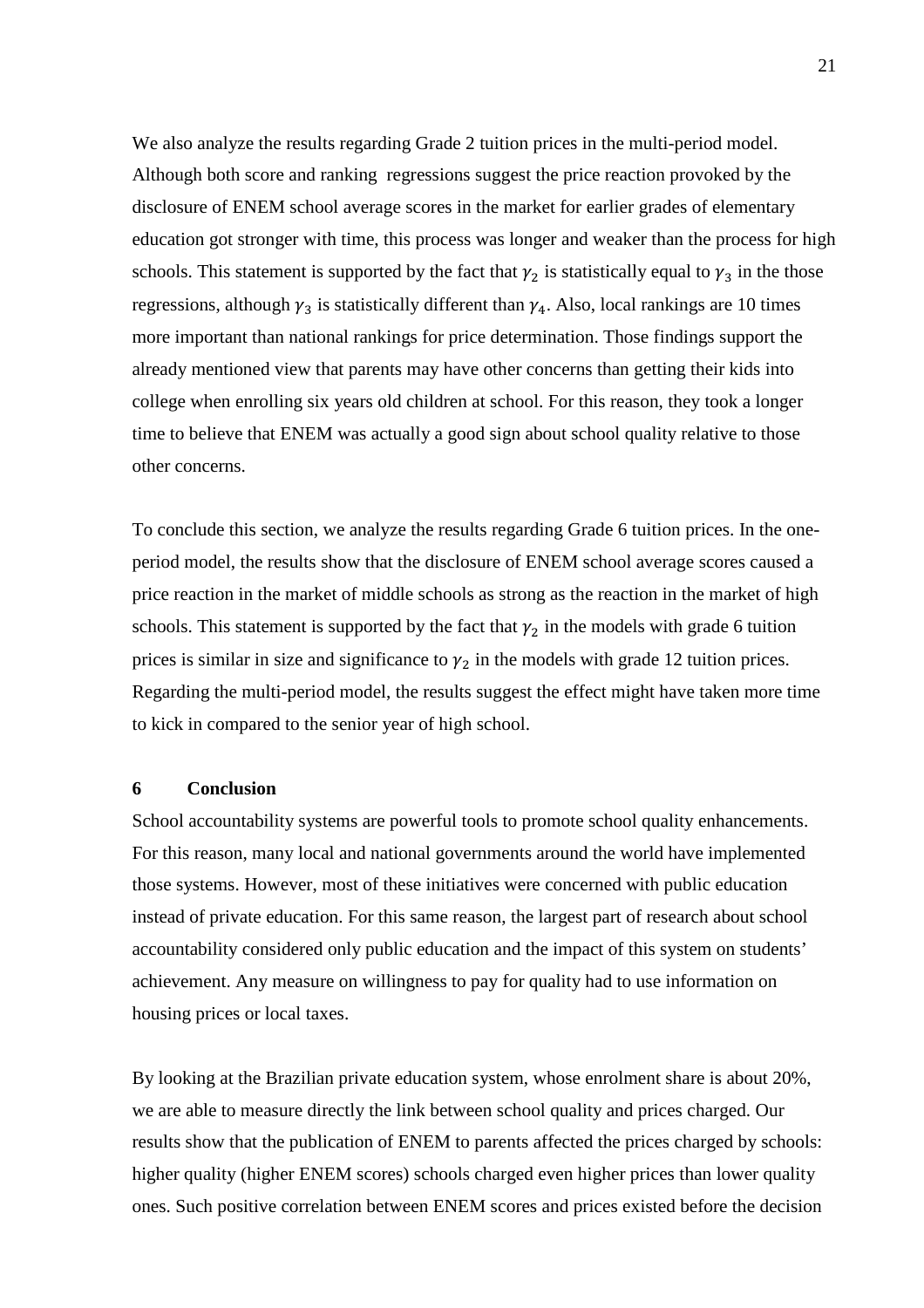to make average scores public, as ENEM may correlate with unobserved to the econometrician school attributes that affect school prices. However, that correlation became even stronger, revealing that ENEM scores are useful measures of school quality.

More precisely, after analyzing a panel data set about tuition prices and ENEM average scores using a fixed effect estimation method, three main results were found:

- i. The disclosure of ENEM school average scores had a significant impact on tuition prices, suggesting that parents do consider ENEM results a proxy for school quality when they take the decision about where to enroll their children. As a consequence, there is some evidence that ENEM score publication established a free market school accountability system, because schools are rewarded and punished based on their averages scores on this standardized national test. It is also interesting to note that this accountability system holds not only for final grades of basic education but for elementary and middle schools as well.
- ii. ENEM school average scores publication did not have an immediate impact on tuition prices. There was a time delay between this institutional change and its impact on the private education market. This phenomenon is likely to be due to a parents' learning process about ENEM fairness and hardness or to an initial lack of credibility related to government's ability to organize such an important test.
- iii. Private education markets in Brazil are local instead of national, implying that agents are unlikely to move from one state to another in order to enroll their kids at a better school, an unsurprising result given the dimensions of the country.

Given that private schools cannot immediately change and/or increase prices as there are institutional restrictions to when and by how much prices can increase, our results can be seen as a lower bound between information disclosure on quality and tuition practices. Without those restrictions it is reasonable to believe that one would be able to find even more prominent effects of publication of scores on prices.

It is worth noting that the conclusions about price reactions are robust to model specification. We tried four distinct measures of school quality (nationally and locally standardized results and rankings), prices for three different grades (grades 2, 6 and 12). Furthermore, we also ran but did not report here models using nominal prices instead of real prices and models adding school-level covariates. Results for those unreported models are similar to the ones presented and that is why we omitted them (they are available upon request). Very importantly, in one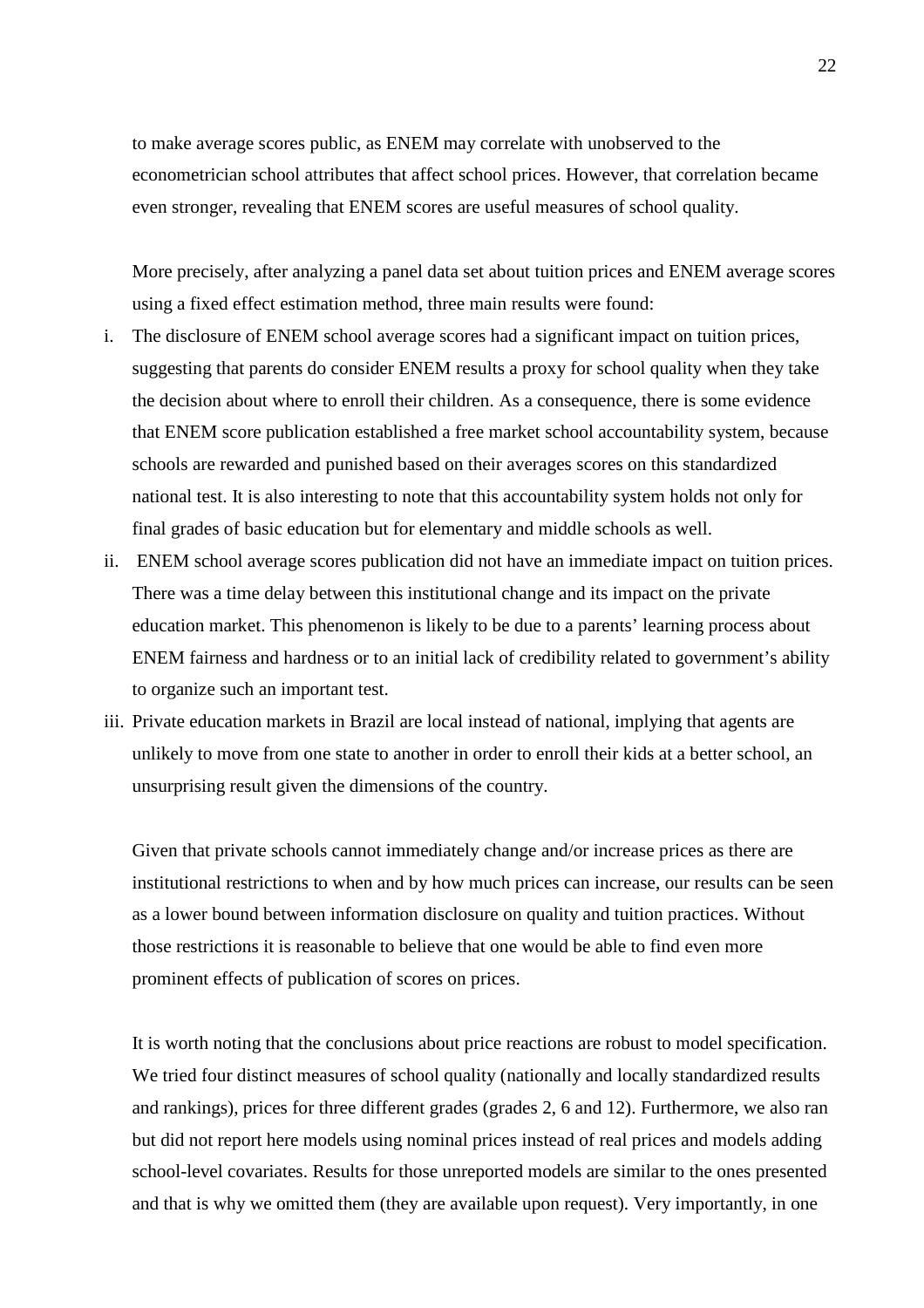of the unreported models we added the number of students taking ENEM per school as a covariate. Results do not change, revealing that even controlling for 'quantity', quality impacts on prices.

Finally, according to the above mentioned results, it is possible to make the following public policy recommendations:

- i. It is actually possible to reward school quality through a free market mechanism if the agents have enough information about it. This finding suggests that private school regulation (e.g. a very strict national curriculum or minimum number of hours spent in a classroom) are not the only solution to increase school quality, because, if the agents are free to choose among schools and have information about them, parents will demand high quality, enroll their kids at better schools and reward those schools through higher tuition prices and, consequently, higher profits. Therefore, an education system based on competition among schools is likely to provide the correct market incentives to schools and force them to increase quality, because parents' school choice and willingness-to-pay depend on information about school quality.
- ii. Education public policy takes time to present its results. For this reason, a policy cannot be implemented and, later, ignored if its results are not rapidly clear. After adopting a specific public policy for education, the government must wait for results to 'kick-in' before taking the decision on to continue this policy or not. This finding also means that the government must make a deep analysis before implementing a policy, because it has sunk and time costs related to institutional credibility.
- iii. If education markets are local instead of national, education policy and regulation should be local too. Therefore, there seems to be gains in decentralizing public education and/or educational policies.

#### **7 References**

- ANDRABI, T., J. DAS & A. KHWAJA (2014) "Report Cards: The Impact of Providing School and Child Test Scores on Educational Markets," unpublished manuscript, Harvard University. < http://www.hks.harvard.edu/fs/akhwaja/papers/RC\_June2014.pdf >
- BECKETTI, S., W. GOULD, L. LILLARD & F. WELCH. (1988) "The Panel Study of Income Dynamics after Fourteen Years: An Evaluation". *Journal of Labor Economics*, 6 (4), 472-492.
- BLACK, S. (1999) "Do better schools matter? Parental valuation of Elementary Education." *Quarterly Journal of Economics*, 114 (2), 577-599.
- BRASIL. Lei nº 9.870, de 23 de novembro de 1999. Available at: <http://www2.camara.gov.br/legin/fed/lei/1999/lei-9870-23-novembro-1999-369698-normapl.html>. Accessed on: September,  $16<sup>th</sup>$ , 2012.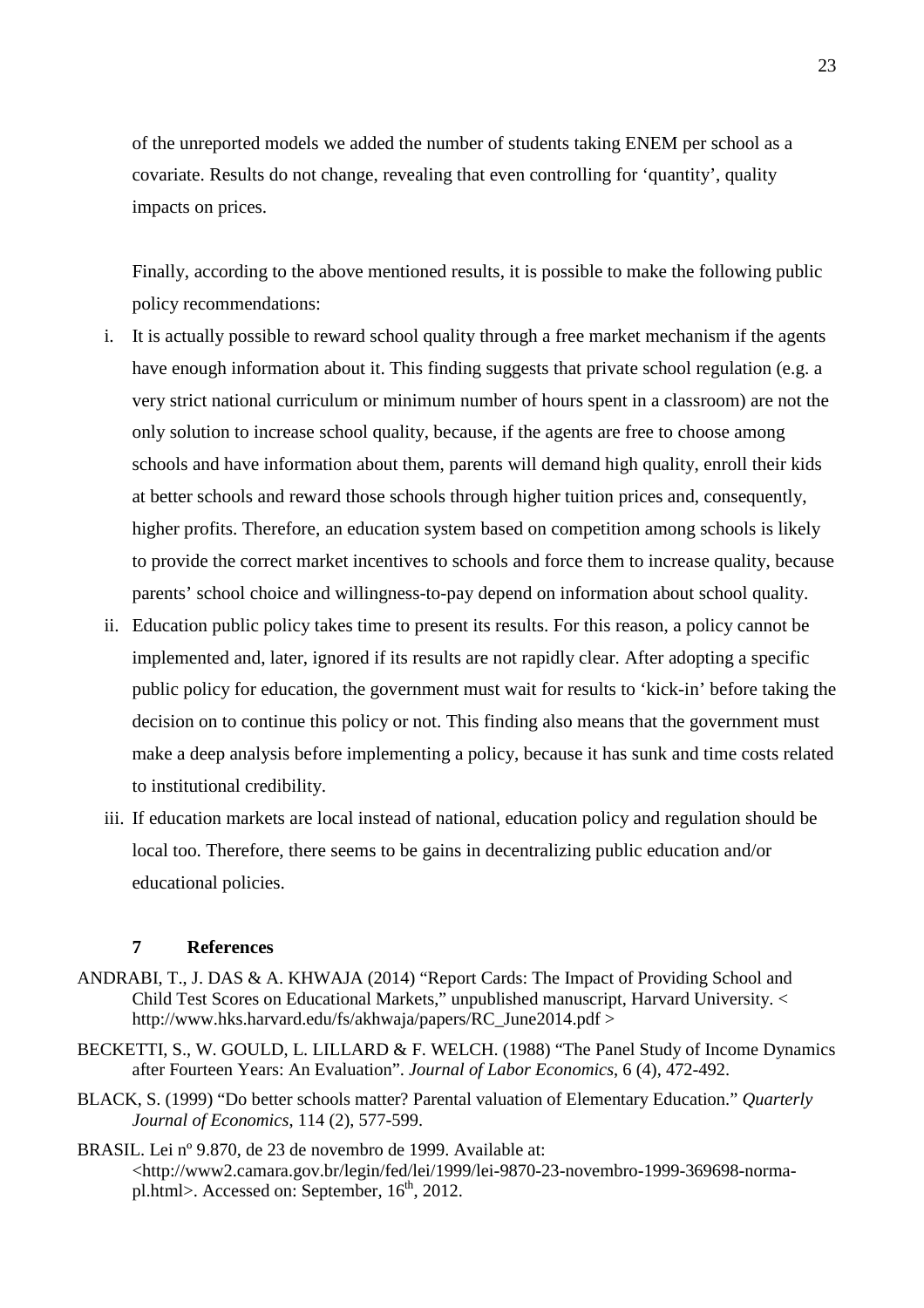- BRASINGTON, D. (1999) "Which measures of school quality does the housing market value?." *Journal of Real Estate Research*, 18 (3), 395-413.
- CAMARGO, B., R. CAMELO, S. FIRPO & V. PONCZEK. (2014) "Information, Market Incentives, and Student Performance." IZA Discussion Paper No. 7941. Available at:  $\lt$ http://ftp.iza.org/dp7941.pdf>. Accessed on: July, 21<sup>st</sup>, 2014
- CLAPP, J., A. NANDA, & S. ROSS. (2008) "Which school attributes matter? The influence of school district performance and demographic composition on property values." *Journal of Urban Economics*, 63 (2), 451-466.
- DAVIDOFF, I., & A. LEIGH. (2008) "How Much do Public Schools Really Cost? Estimating the Relationship between House Prices and School Quality." *Economic Record*, 84 (265), 193-206.
- DOWNES, T., & J. ZABEL. (2002) "The impact of school characteristics on house prices: Chicago 1987–1991." *Journal of Urban Economics*, 52 (1), 1-25.
- FACK, G. & J. GRENET. (2010) "When do better schools raise housing prices? Evidence from Paris public and private schools". *Journal of Public Economics*, 94, 59-77.
- FIGLIO, D. & M. LUCAS. (2004) "What's in Grade? School Report Cards and the Housing Market". *The American Economic Review*, 94 (3), 591-604.
- FIGLIO, D. & S. LOEB. (2011) "School Accountability". In: HANUSHEK, E., S. MACHIN & L. WOESSMANN (Eds.) *Handbook of Economics of Education, Volume 3*. Amsterdam: North-Holland, p. 383-421.
- GIBBONS, S., & S. MACHIN. (2003) "Valuing English primary schools." *Journal of Urban Economics*, 53 (2), 197-219.
- GIBBONS, S., & S. MACHIN. (2008) "Valuing school quality, better transport, and lower crime: evidence from house prices." *Oxford Review of Economic Policy*, 24 (1), 99-119.
- HASTINGS, J., R. van WEELDEN & J. WEINSTEIN. (2007) "Preferences, Information, and Parental Choice Behavior in Public School Choice". NBER Working Papers 12995. Available at: < http://www.nber.org/papers/w12995.pdf>. Accessed on: July,  $16^{th}$ , 2014.
- HAURIN, D., & D. BRASINGTON. (1996) "School quality and real house prices: Inter-and intrametropolitan effects." *Journal of Housing Economics*, 5 (4), 351-368.
- INEP-MEC. (2006) "Notas Médias do Enem 2006 por Município e por Escola dos Alunos Concluintes do Ensino Médio em 2006". Nota Técnica. Available at: <http://www.afrobras.org.br/pesquisas/enem-nota-tecnica.pdf>. Accessed on: September, 16<sup>th</sup>, 2012.
- KANE, T., S. RIEGG, & D. STAIGER. (2006) "School quality, neighborhoods, and housing prices." *American Law and Economics Review*, 8 (2), 183-212.
- KONING, P. & K. van der WIEL. (2010) "Ranking the schools: How quality information affects school choice in the Netherlands." *IZA discussion paper nº 4984*. Available at:  $\lt$ http://ftp.iza.org/dp4984.pdf>. Accessed on: June, 25<sup>th</sup>, 2011.
- MIZALA, A. & M. URQUIOLA. (2013) "School Markets: The impact of information approximating schools' effectiveness." *Journal of Development Economics*, 103, 313-335.
- WOOLDRIDGE, J. (2001) "Econometric Analysis of Cross Section and Panel Data." Cambridge: The MIT Press,  $1<sup>st</sup>$  edition.

#### **APPENDIX**

*A.1. Results using Local Standardized Multiple Choice Scores (LSMCS) as* 

*school quality proxy*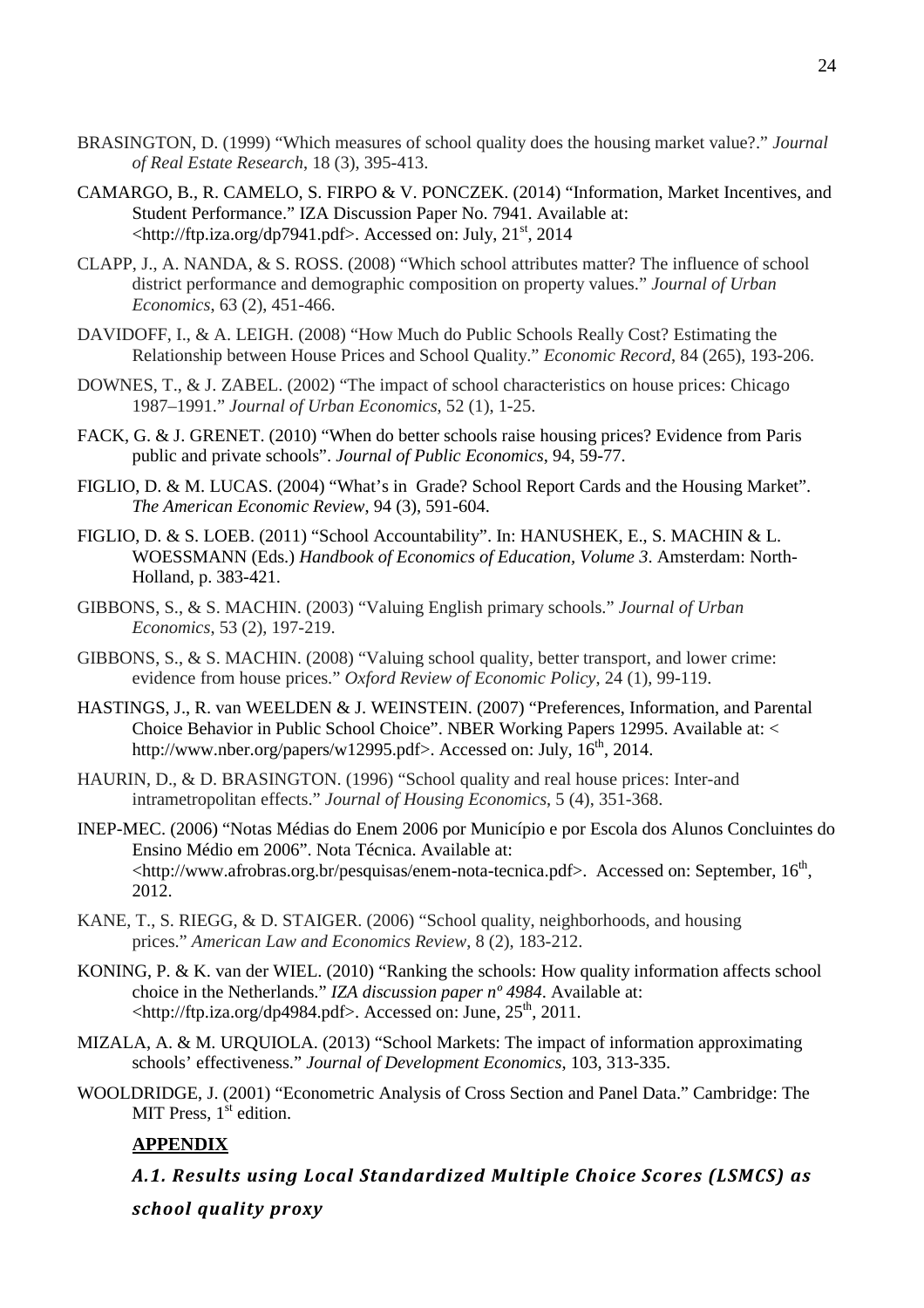| <b>Panel A: Ordinary Least Squares Regressions</b> |                                    |                                      |                                    |                                      |                                     |                                       |
|----------------------------------------------------|------------------------------------|--------------------------------------|------------------------------------|--------------------------------------|-------------------------------------|---------------------------------------|
| <b>Variable</b>                                    | (13)<br>Grade 2:<br>One-<br>period | (14)<br>Grade 2:<br>Multi-<br>period | (15)<br>Grade 6:<br>One-<br>period | (16)<br>Grade 6:<br>Multi-<br>period | (17)<br>Grade 12:<br>One-<br>period | (18)<br>Grade 12:<br>Multi-<br>period |
| <b>LSMCS</b>                                       | $124.1***$                         | 124.1***                             | 151.3***                           | 151.3***                             | 190.5***                            | 190.5***                              |
|                                                    | (17.04)                            | (17.09)                              | (22.8)                             | (22.86)                              | (21.27)                             | (21.33)                               |
| After 2006 LSMCS                                   | 10.61                              |                                      | 15.59                              |                                      | 23.3                                |                                       |
|                                                    | (19.68)                            |                                      | (26.17)                            |                                      | (24.69)                             |                                       |
| 2007_LSMCS                                         |                                    | $-0.759$                             |                                    | $-4.143$                             |                                     | .742                                  |
|                                                    |                                    | (23.6)                               |                                    | (31.2)                               |                                     | (29.62)                               |
| 2008_LSMCS                                         |                                    | 13.48                                |                                    | 19.34                                |                                     | 28.31                                 |
|                                                    |                                    | (22.51)                              |                                    | (29.82)                              |                                     | (28.13)                               |
| 2009_LSMCS                                         |                                    | 24.42                                |                                    | 40.77                                |                                     | 51.24                                 |
|                                                    |                                    | (28.08)                              |                                    | (36.46)                              |                                     | (35.65)                               |
|                                                    |                                    |                                      |                                    |                                      |                                     |                                       |
| Observations                                       | 335                                | 335                                  | 359                                | 359                                  | 369                                 | 369                                   |
| R-squared                                          | .429                               | .431                                 | .466                               | .470                                 | .545                                | .548                                  |
| <b>Panel B: Fixed-Effects Regressions</b>          |                                    |                                      |                                    |                                      |                                     |                                       |
| <b>Variable</b>                                    | (19)<br>Grade 2:<br>One-<br>period | (20)<br>Grade 2:<br>Multi-<br>period | (21)<br>Grade 6:<br>One-<br>period | (22)<br>Grade 6:<br>Multi-<br>period | (23)<br>Grade 12:<br>One-<br>period | (24)<br>Grade 12:<br>Multi-<br>period |
| <b>LSMCS</b>                                       | $-6.464$                           | $-6.282$                             | $-12.20**$                         | $-11.82**$                           | $-7.043$                            | $-6.465$                              |
|                                                    | (4.848)                            | (4.854)                              | (4.773)                            | (4.519)                              | (7.729)                             | (7.661)                               |
| After 2006_LSMCS                                   | 5.470*                             |                                      | 12.05***                           |                                      | 11.02***                            |                                       |
|                                                    | (2.766)                            |                                      | (2.588)                            |                                      | (4.006)                             |                                       |
| 2007_LSMCS                                         |                                    | .266                                 |                                    | 3.291                                |                                     | .356                                  |
|                                                    |                                    | (2.265)                              |                                    | (2.3)                                |                                     | (3.244)                               |
| 2008_LSMCS                                         |                                    | 4.863                                |                                    | $11.26***$                           |                                     | $9.664**$                             |
|                                                    |                                    | (3.471)                              |                                    | (3.298)                              |                                     | (4.679)                               |
| 2009_LSMCS                                         |                                    | 15.31***                             |                                    | 27.04***                             |                                     | 29.95***                              |
|                                                    |                                    | (5.303)                              |                                    | (4.867)                              |                                     | (6.949)                               |
|                                                    |                                    |                                      |                                    |                                      |                                     |                                       |
| Observations                                       | 335                                | 335                                  | 359                                | 359                                  | 369                                 | 369                                   |
| R-squared                                          | .299                               | .341                                 | .317                               | .409                                 | .281                                | .363                                  |

**Table A.1.** Local Standardized Multiple Choice Scores (LSMCS) as school quality proxy

Notes: (i) Robust standard errors in parentheses. (ii) Symbols \*\*\*, \*\* and \* indicate respectively pvalues, p, such that p<.01, p<.05, and p<.1. (iii) Time dummies and a constant were added in all models, but their coefficients are not reported here.